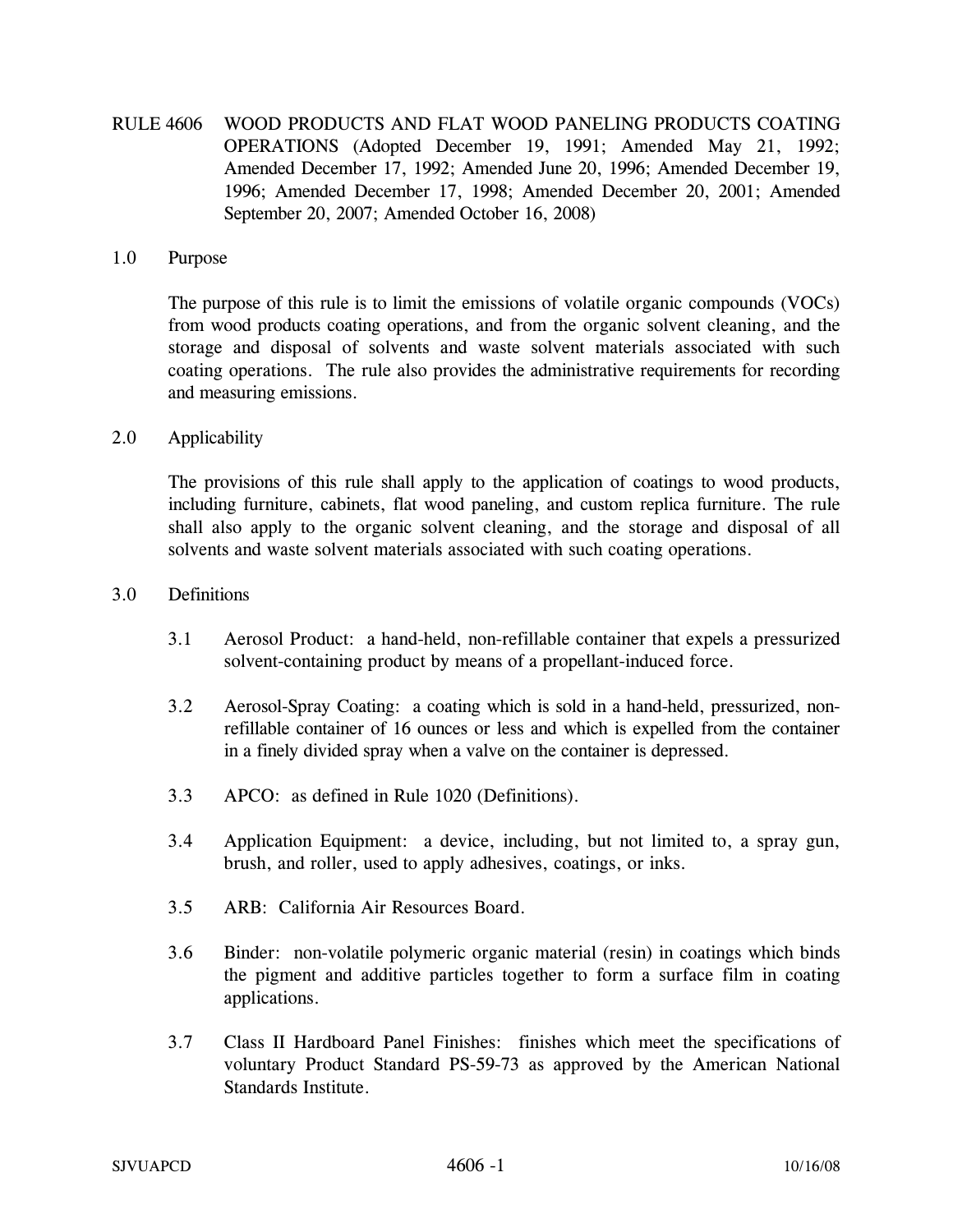- 3.8 CFR: Code of Federal Regulations.
- 3.9 Clear Topcoat: the final coating which contains binders, but not opaque pigments, and is specifically formulated to form a transparent or translucent solid protective film.
- 3.10 Coating: a material applied onto or impregnated into a substrate for protective, decorative, or functional purposes. Such materials include, but are not limited to, paints, varnishes, sealers, and stains.
- 3.11 Crackle Lacquer: a clear or pigmented topcoat intended to dry to produce a cracked or crazed appearance.
- 3.12 Cured Adhesive, Cured Coating, or Cured Ink: an adhesive, coating, or ink that is dry to the touch.
- 3.13 Custom Replica Furniture: furniture individually produced for a specific client using methods of construction including materials, joinery, and finishes authentic to the period and in keeping with the style of furniture.
- 3.14 Degreaser: a tank, tray, drum or other container in which objects to be cleaned are exposed to a solvent or solvent vapor in order to remove contaminants. The objects to be cleaned include, but are not limited to, parts, products, tools, machinery, and equipment. An enclosed spray application equipment cleaning system is not a degreaser.
- 3.15 Detailing or Touch-up Gun: small air spray equipment that is operated at no greater than five (5) cfm air flow and no greater than 50 psig of air atomizing pressure and is used to repair or touch-up portions of wood products. Detailing and touch-up guns include air brushes.
- 3.16 Dip Coat: to dip an object into a vat of coating material and drain off any excess coating.
- 3.17 Dissolver: an organic solvent that is added to an adhesive, coating, or ink in order to melt or to liquefy solid particles.
- 3.18 Electrostatic Application: method of spray application of coatings where an electrostatic potential is created between the part to be coated and the paint particles.
- 3.19 EPA: United States Environmental Protection Agency.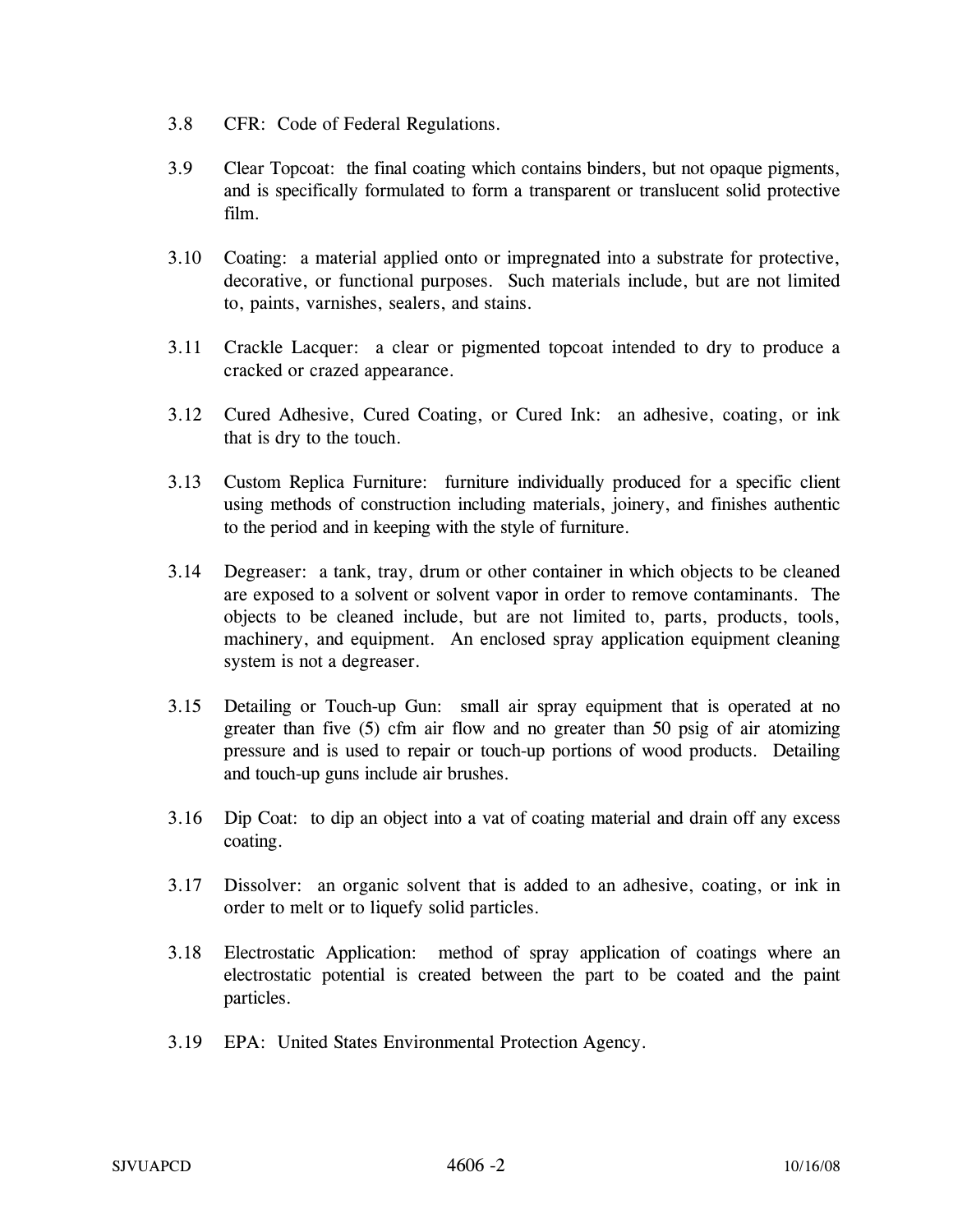- 3.20 Exempt Compound: an organic compound not classified as a volatile organic compound (VOC), as listed in the definition of volatile organic compound in Rule 1020 (Definitions).
- 3.21 Exterior Wood Siding: a wood or wood-containing board having a flat surface for use in commercial or residential construction, generally as a covering for an outside wall.
- 3.22 Faux Finish: a finish intended to simulate a surface other than wood, including, but not limited to, stone, sand, slate, marble, metal, metal flake, or leather.
- 3.23 Filler: a material whose primary function is to fill voids.
- 3.24 Flat Wood Paneling Products Coating Operation: the application of coating, inks, or adhesives on flat wood paneling products, which may include the use of spray guns, flash-off areas, spray booths, ovens, conveyors, touch-up areas, and/or other equipment operated for the purpose of applying coatings to flat wood paneling products. Any organic solvent cleaning activity associated with the manufacture of flat wood paneling products considered as part of the coating operation.
- 3.25 Flat Wood Paneling Products: manufactured interior or exterior panels or sidings made of solid wood, plywood, fiberboard, waferboard, particleboard, hardboard, tileboard, or other wood-containing materials to which a protective, decorative, or functional material or layer has been applied. Flatwood paneling products are generally intended for use in construction including, but are not limited to, buildings, homes, trailers, boats, ships, or similar structures.
- 3.26 Flow Coating: a coating application system with no air supplied to the nozzle, and where paint flows over the part and the excess coating drains into a collection system.
- 3.27 Hardboard: a panel manufactured primarily from inter-felted ligno-cellulosic fibers which are consolidated under heat and pressure.
- 3.28 Hardwood Plywood: a plywood whose surface layer is a veneer of hardwood.
- 3.29 Grams of VOC per Liter of Coating, Excluding Water and Exempt Compounds: the weight of VOC per combined volume of VOC and coating solids, and can be calculated by the following equation:

| Grams of VOC per Liter of  |                   |
|----------------------------|-------------------|
| Coating, Excluding         | $=$ Ws - Ww - Wec |
| Water and Exempt Compounds | $Vm - Vw - Vec$   |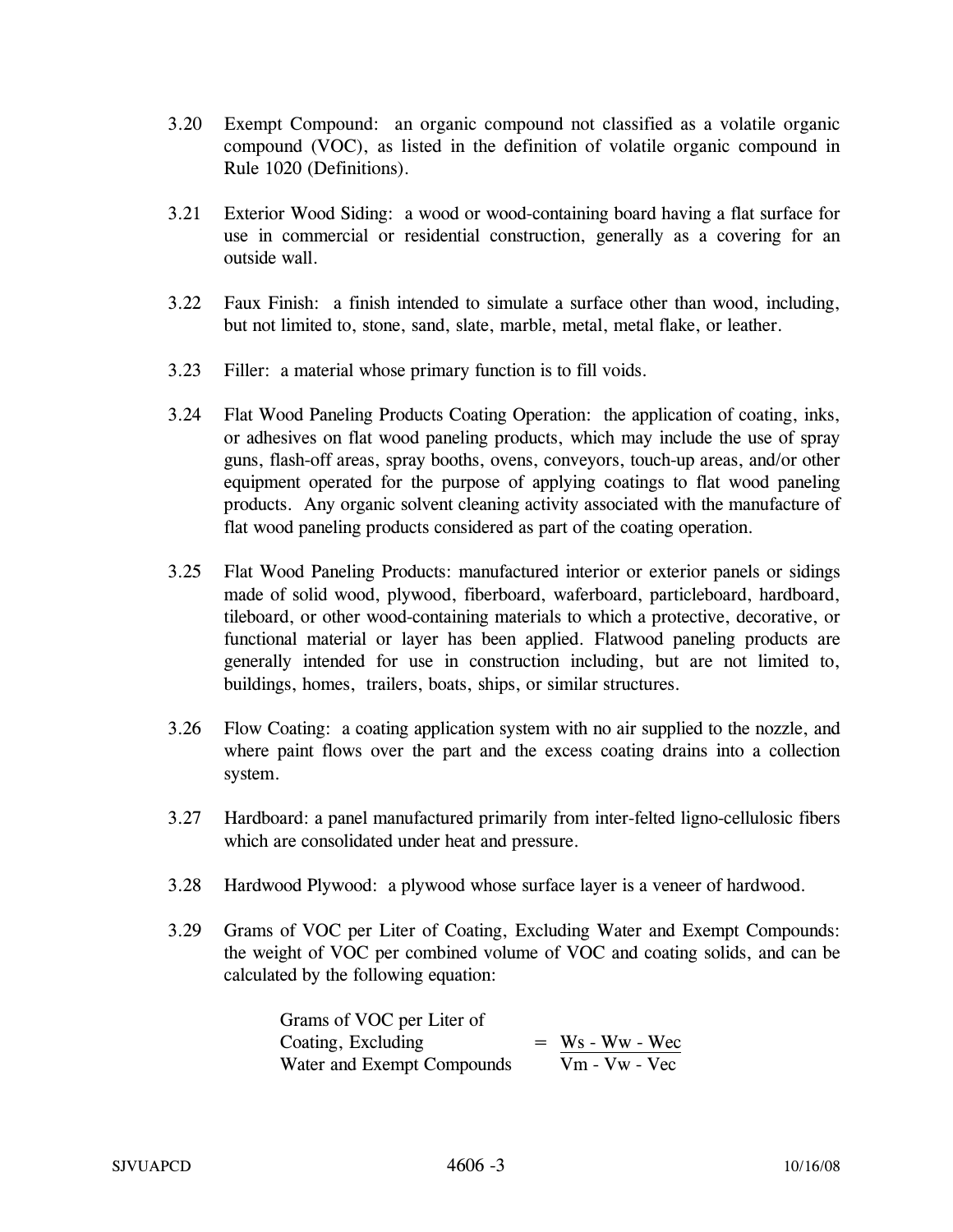| Where:     |     |                                        |
|------------|-----|----------------------------------------|
| Ws         | =   | weight of volatile compounds, in grams |
| Ww         | $=$ | weight of water, in grams              |
| Wec        | $=$ | weight of exempt compounds, in grams   |
| Vm         | $=$ | volume of material, in liters          |
| Vw         | =   | volume of water, in liters             |
| <b>Vec</b> |     | volume of exempt compounds, in liters  |

3.30 Grams of VOC per liter of Material: the weight of VOC per volume of material, and can be calculated by the following equation:

Grams of VOC per Liter of Material  $=$  Ws - Ww - Wec Vm

Where:

| Ws  | $=$ | weight of volatile compounds, in grams |
|-----|-----|----------------------------------------|
| Ww  | $=$ | weight of water, in grams              |
| Wec | $=$ | weight of exempt compounds, in grams   |
| Vm  | $=$ | volume of material, in liters          |

- 3.31 High-Solids Stain: a stain containing more than one (1) pound of solids per gallon of material, and can include wiping stains, glazes, and opaque stains. High-solids stains are formulated to enhance wood grain and change wood color, but not to conceal surface grain.
- 3.32 High-Volume, Low-Pressure (HVLP) Spray Equipment: equipment used to apply materials by means of a spray gun which is designed and intended to be operated, and which is operated, between 0.1 and 10.0 psig of air atomizing pressure, measured dynamically at the center of the air cap and the air horns.
- 3.33 Imitation Wood Grain: a hand applied finish that simulates the appearance of a specific natural wood grain.
- 3.34 Ink: a fluid that contains dyes and/or colorants and is used to make markings but not to protect surfaces.
- 3.35 Leaf Finish: a finish used in conjunction with metal leaf or foil.
- 3.36 Liquid Leak: a visible solvent leak from a container at a rate of more than three drops per minute, or a visible liquid mist.
- 3.37 Low-Solids Stain: a stain containing one (1) pound or less, of solids per gallon of material, and can include semi-transparent stains, toners, and wash coats. Lowsolids stains are formulated to enhance wood grain and change wood color, but not to conceal surface grain.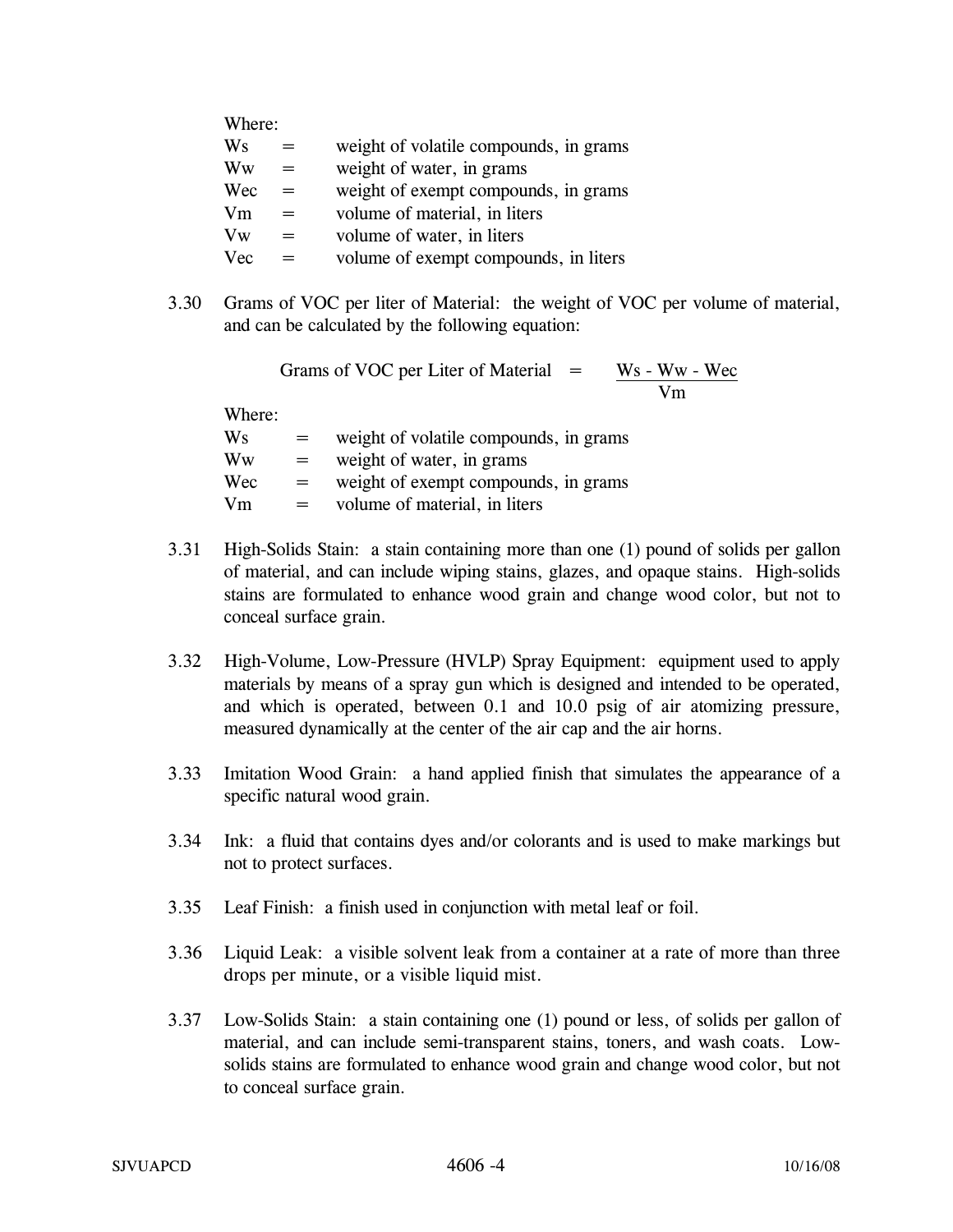- 3.38 Maintenance Cleaning: the cleaning of tools, forms, molds, jigs, machinery, and equipment (except coating application equipment, ink application equipment, or adhesive application equipment), and the cleaning of work areas where maintenance or manufacturing occurs.
- 3.39 Manufacturing Process: the process of making goods or articles by hand or by machine.
- 3.40 Mold-Seal Coating: the initial coating applied to a new mold or repaired mold to provide a smooth surface which, when coated with a mold release coating, prevents products from sticking to the mold.
- 3.41 Multi-Colored Coating: a coating which exhibits more than one (1) color when applied and which is packaged in a single container and applied in a single coat.
- 3.42 Natural Finish Hardwood Plywood Panel: a panel whose original grain pattern is enhanced by essentially transparent finishes frequently supplemented by fillers and toners.
- 3.43 Normal Business Hours: Monday through Friday, 8:00 am to 5:00 pm.
- 3.44 Non-Absorbent Container: a container made of non-porous material that does not allow the migration of solvents through it.
- 3.45 Non-Atomized Solvent Flow: solvents in the form of a liquid stream without the introduction of pressurized air or any propellant.
- 3.46 Non-Leaking Container: a container without a liquid leak.
- 3.47 Organic Solvent: the same as "Solvent."
- 3.48 Organic Solvent Cleaning: an activity, or operation, or process, (including surface preparation, cleanup, or wipe cleaning), performed outside of a degreaser, that uses organic solvent to remove uncured adhesives, uncured coatings, uncured inks or other contaminants, including, but not limited to, dirt, soil, oil, lubricants, coolants, moisture, fingerprints, and grease, from parts, products, tools, machinery, application equipment and general work areas. Cleaning spray equipment used for the application of coatings, adhesives, or ink, is also considered to be organic solvent cleaning.
- 3.49 Panel: a piece of wood or wood product usually rectangular and used inside homes and mobile homes for wall decorations.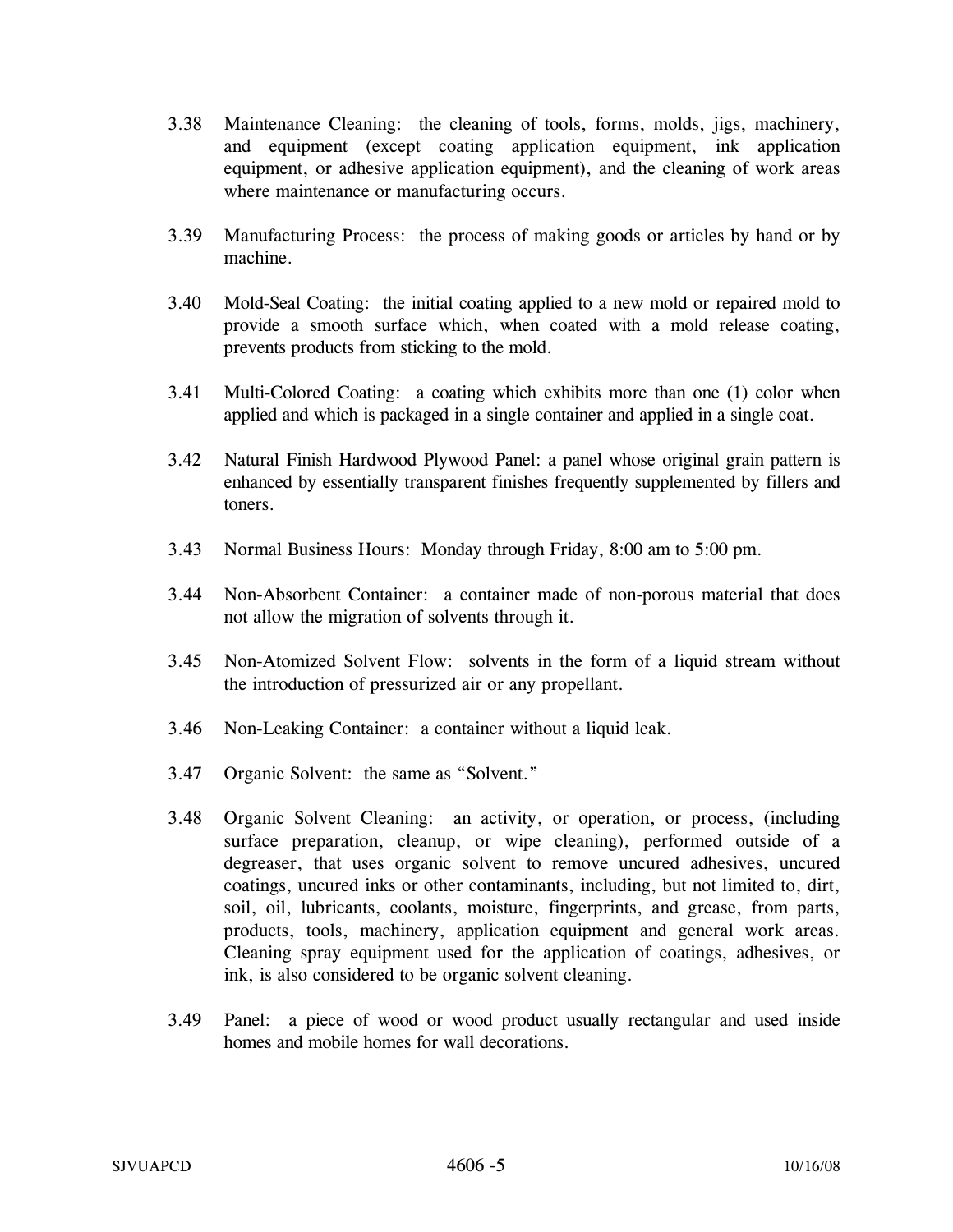- 3.50 Particleboard: a manufactured board made of individual wood particles which have been coated with a binder and formed into flat sheets by pressure. Thin particleboard has a thickness of one-fourth inch or less.
- 3.51 Pigmented Coating: an opaque coating which contains binders and colored pigments and is formulated to hide the wood surface, either as an undercoat or topcoat.
- 3.52 Printed Interior Panel: a panel whose grain or natural surface is obscured by fillers and basecoats upon which a simulated grain or decorative pattern is printed.
- 3.53 Propellant: any gas, including air, in a pressure container for expelling the contents when the pressure is released.
- 3.54 Repair: recoating portions of previously coated product to cover mechanical damage to the coating following normal painting operations.
- 3.55 Repair Cleaning: a solvent cleaning operation or activity carried out during a repair process.
- 3.56 Repair Process: the process of returning a damaged object or an object not operating properly to good condition.
- 3.57 Roll Coater: a series of mechanical rollers that forms a thin coating film on the surface of the rollers. The coating is applied to a substrate by moving the substrate underneath the rollers.
- 3.58 Sanding Sealer: a coating containing binders, which seals the wood prior to application of the subsequent coatings.
- 3.59 SCAQMD: South Coast Air Quality Management District.
- 3.60 Simulated Wood Material: any material, such as plastic, glass, metal, etc., that is made to give a wood-like appearance or is processed like a wood product.
- 3.62 Solvent: as defined in Rule 4663 (Organic Solvent Cleaning, Storage, and Disposal).
- 3.63 Solvent Flushing: the use of a solvent to remove uncured adhesives, uncured inks, uncured coatings, or contaminants from the internal surfaces and passages of equipment by flushing solvent, by a non-atomized solvent flow, through the equipment.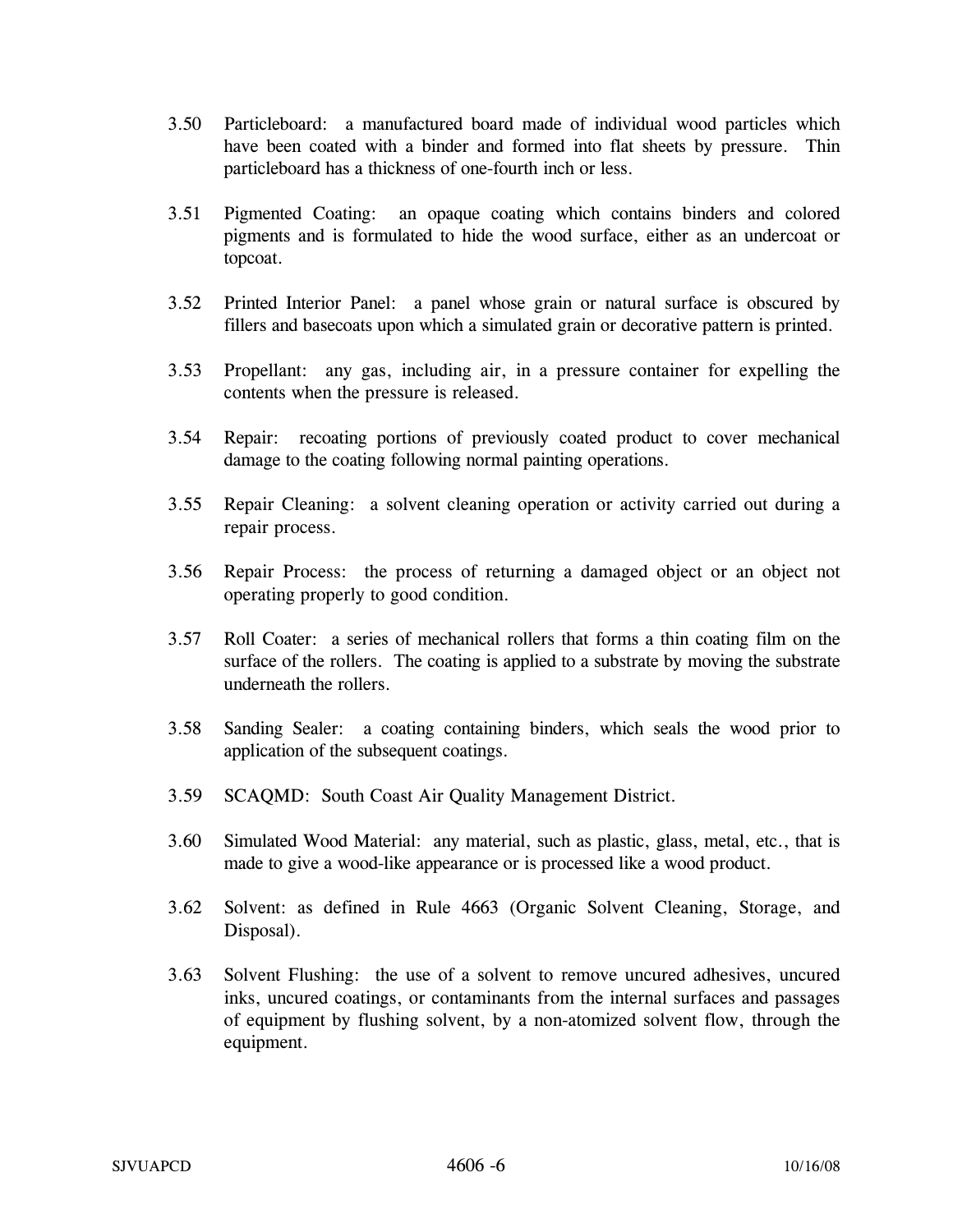- 3.64 Stationary Source: as defined in Rule 2201 (New and Modified Stationary Source Review Rule).
- 3.65 Strippable Booth Coating: a coating that is applied to a booth wall to provide a protective film to receive overspray during finishing operations and that is subsequently peeled off and disposed. Strippable booth coatings are intended to reduce or eliminate the need to use organic solvents to clean booth walls.
- 3.66 Stripper: a liquid used to remove cured coatings, cured inks, and/or cured adhesives.
- 3.67 Surface Preparation: the removal of contaminants from a surface prior to the application of coatings, inks, or adhesives or before proceeding to the next step of a manufacturing process.
- 3.69 Thinner: a solvent that is used to dilute coatings to reduce viscosity, color strength, and solids, or to modify drying conditions.
- 3.69 Tileboard: paneling that has colored waterproof surface coating.
- 3.70 Toner: a wash coat which contains binders and dyes or pigments to add tint to a coated surface.
- 3.71 Touch-up: that portion of the coating operation which is incidental to the main coating process but necessary to cover minor imperfections or to achieve coverage as required.
- 3.72 Viscosity Reducer: an organic solvent which is added to an adhesive, coating or ink to make it more fluid.
- 3.73 Volatile Organic Compound (VOC): as defined in Rule 1020 (Definitions).
- 3.74 Wash Coat: a coating, containing binders, which penetrates into and seals wood, prevents undesired staining, and seals in wood pitch. Wash coats with greater than one (1) pound of solids per gallon of coating shall be considered sanding sealers.
- 3.75 Waste Solvent Material: any solvent which may contain dirt, oil, metal particles, sludge, and/or waste products, or wiping material containing VOCs including, but not limited to, paper, cloth, sponge, rag, or cotton swab used in organic solvent cleaning.
- 3.76 Wipe Cleaning: a solvent cleaning activity performed by hand rubbing an absorbent material such as a rag, paper, sponge, brush, or cotton swab containing solvent.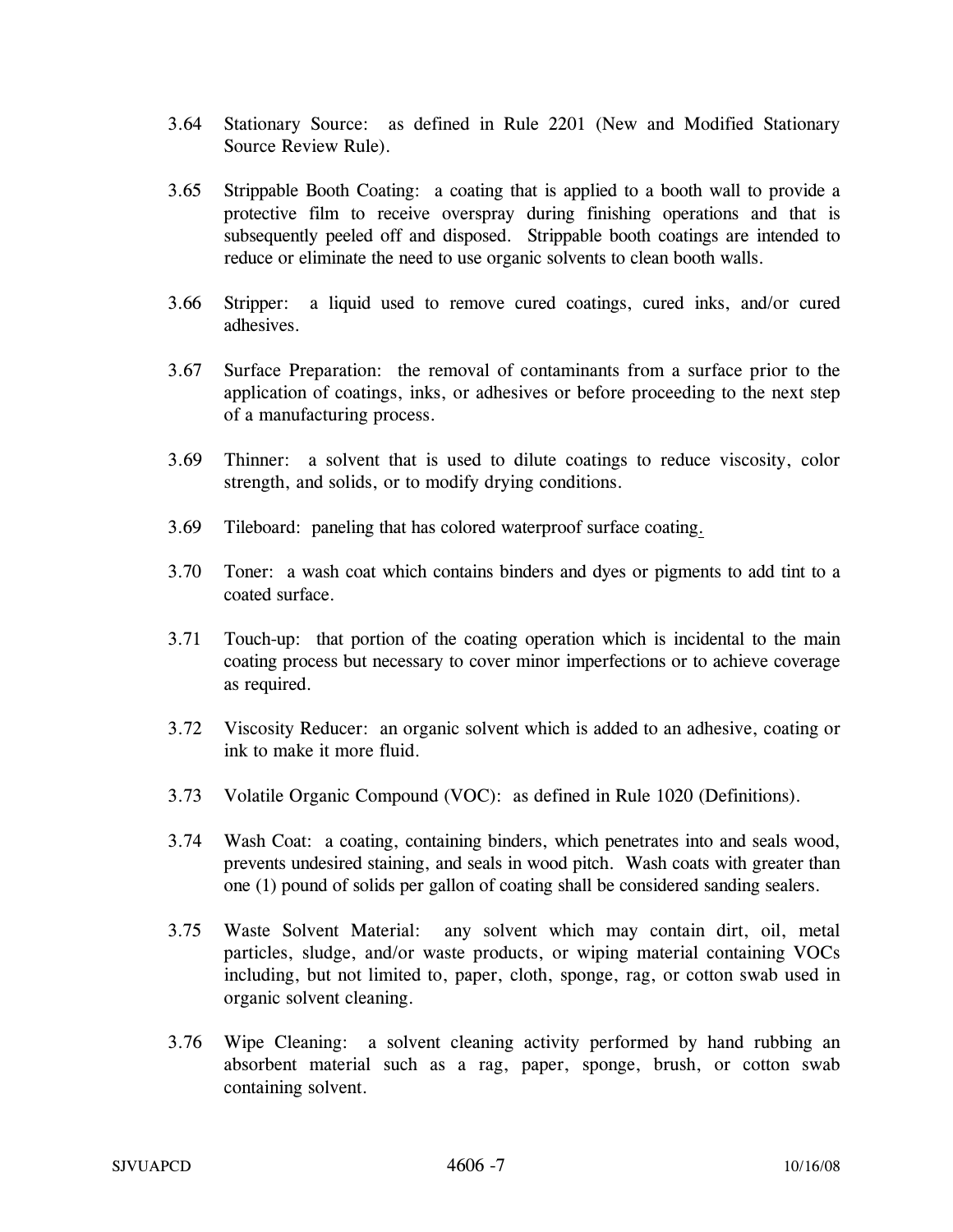- 3.77 Wood Products: objects such as cabinets (kitchen, bath and vanity), tables, chairs, beds, sofas, shutters, doors, trim, containers, tools, ladders, art objects, and any other objects made of solid wood and/or wood composition and/or of simulated wood material used in combination with solid wood or wood composition, and flat wood paneling products.
- 3.78 Wood Product Coating Operation: a stationary source that performs a combination of coating application steps which may include the use of spray guns, flash-off areas, spray booths, ovens, conveyors, touch-up areas, and/or other equipment operated for the purpose of applying coatings to wood products.

## 4.0 Exemptions

- 4.1 The provisions of the rule shall not apply to:
	- 4.1.1 Aerosol-spray coatings for touch up and repair.
	- 4.1.2 Wood products coating operations that use a total of less than 20 gallons of coating per year in all wood products coating operations in a stationary source. Operators are required to keep records specified in Section 6.2 if claiming this exemption.
	- 4.1.3 The application of coatings by template in order to add designs, letters, or numbers to wood products.
	- 4.1.4 The application of coatings to wooden musical instruments.
	- 4.1.5 Residential noncommercial operations.
- 4.2 Architectural Coatings: The provisions of this rule shall not apply to the application of coatings to stationary structures and their appurtenances subject to the provisions of Rule 4601 (Architectural Coatings).
- 4.3 Refinishing, Replacement, and Custom Replica Furniture Operations: The provisions of Sections 5.1, 5.2, 5.3 and 5.4 shall not apply to any refinishing operation necessary for preservation, for returning the wood product to original condition, for replacing missing furniture to complete a matching set, or for producing custom replica furniture, provided records are maintained as specified in Section 6.3.
- 4.4 Specific Finishes: Except for flat wood paneling products subject to the provisions of Section 5.2, the provisions of Sections 5.1, 5.2, 5.3 and 5.4 shall not apply to coatings used to produce the following finishes, provided records are maintained as specified in Section 6.2: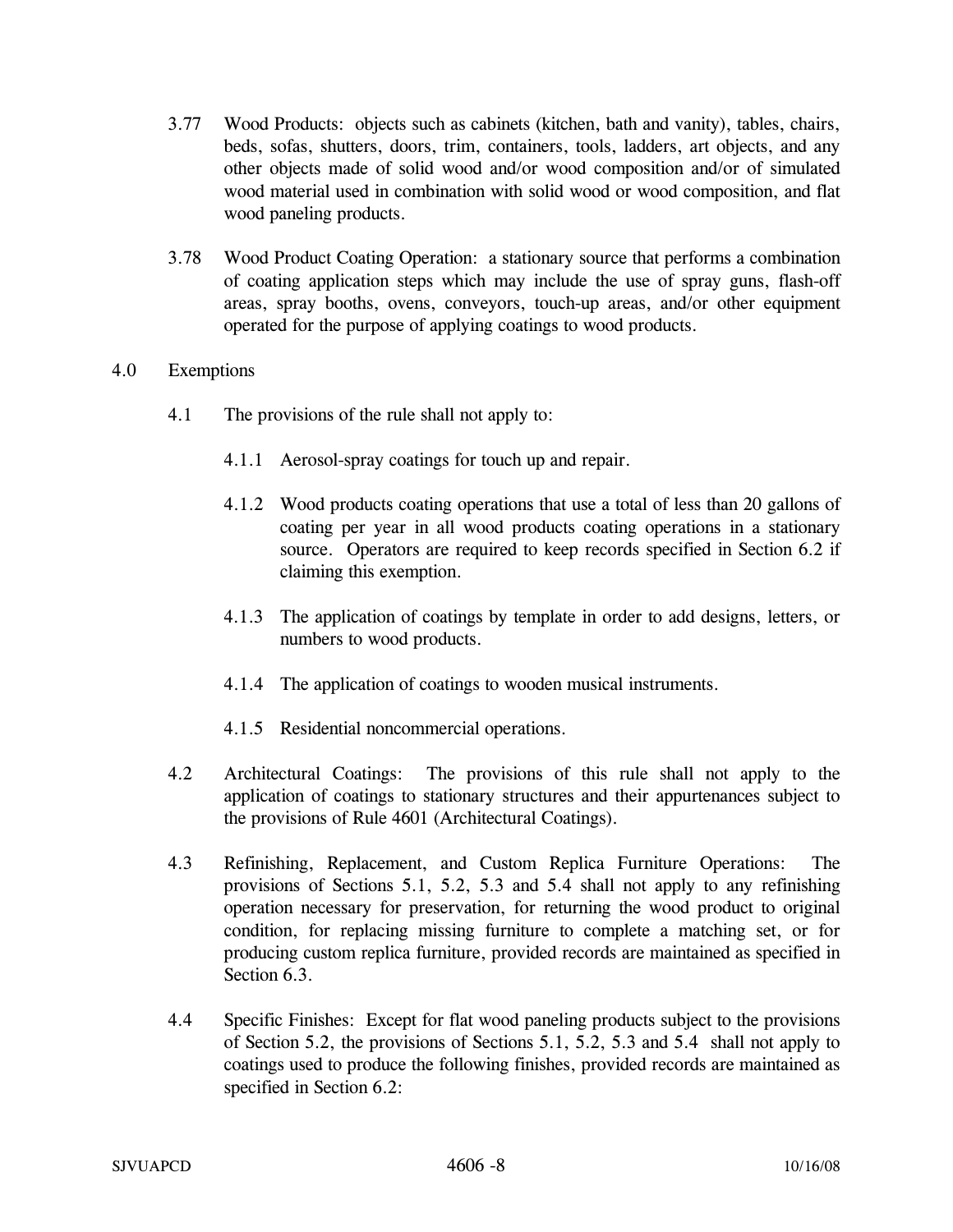- 4.4.1 Crackle lacquers.
- 4.4.2 Faux finishes.
- 4.4.3 Imitation wood grain.
- 4.4.4 Leaf Finishes.

## 5.0 Requirements

 An operator of wood products coating operation, except for flat wood paneling products coating operation, shall comply with the requirements of Section 5.1 and other applicable provisions of this rule. An operator of flat wood paneling product coating operation shall comply with the requirements of Section 5.3 and other applicable requirements of this rule.

5.1 Wood Products Coating Operation

An operator shall not apply any coating to a wood product, as defined in Section 3.0, which has a VOC content, as applied, that exceeds the applicable limit specified in Tables 1 or 2:

| Table 1 VOC Content Limits for Wood Product Coating Operation |                                                                                          |                                                                                            |
|---------------------------------------------------------------|------------------------------------------------------------------------------------------|--------------------------------------------------------------------------------------------|
| <b>Coating Category</b>                                       | grams of VOC/liter of<br>coating, excluding water<br>and exempt compounds, as<br>applied | pounds of VOC/gallon of<br>coating, excluding water<br>and exempt compounds, as<br>applied |
| Clear Topcoat                                                 | 275                                                                                      | 2.3                                                                                        |
| Filler                                                        | 275                                                                                      | 2.3                                                                                        |
| High-Solids Stain                                             | 240                                                                                      | 2.0                                                                                        |
| Ink                                                           | 500                                                                                      | 4.2                                                                                        |
| Mold-Seal Coating                                             | 750                                                                                      | 6.3                                                                                        |
| <b>Multi-Colored Coating</b>                                  | 275                                                                                      | 2.3                                                                                        |
| <b>Pigmented Coating</b>                                      | 275                                                                                      | 2.3                                                                                        |
| <b>Sanding Sealer</b>                                         | 275                                                                                      | 2.3                                                                                        |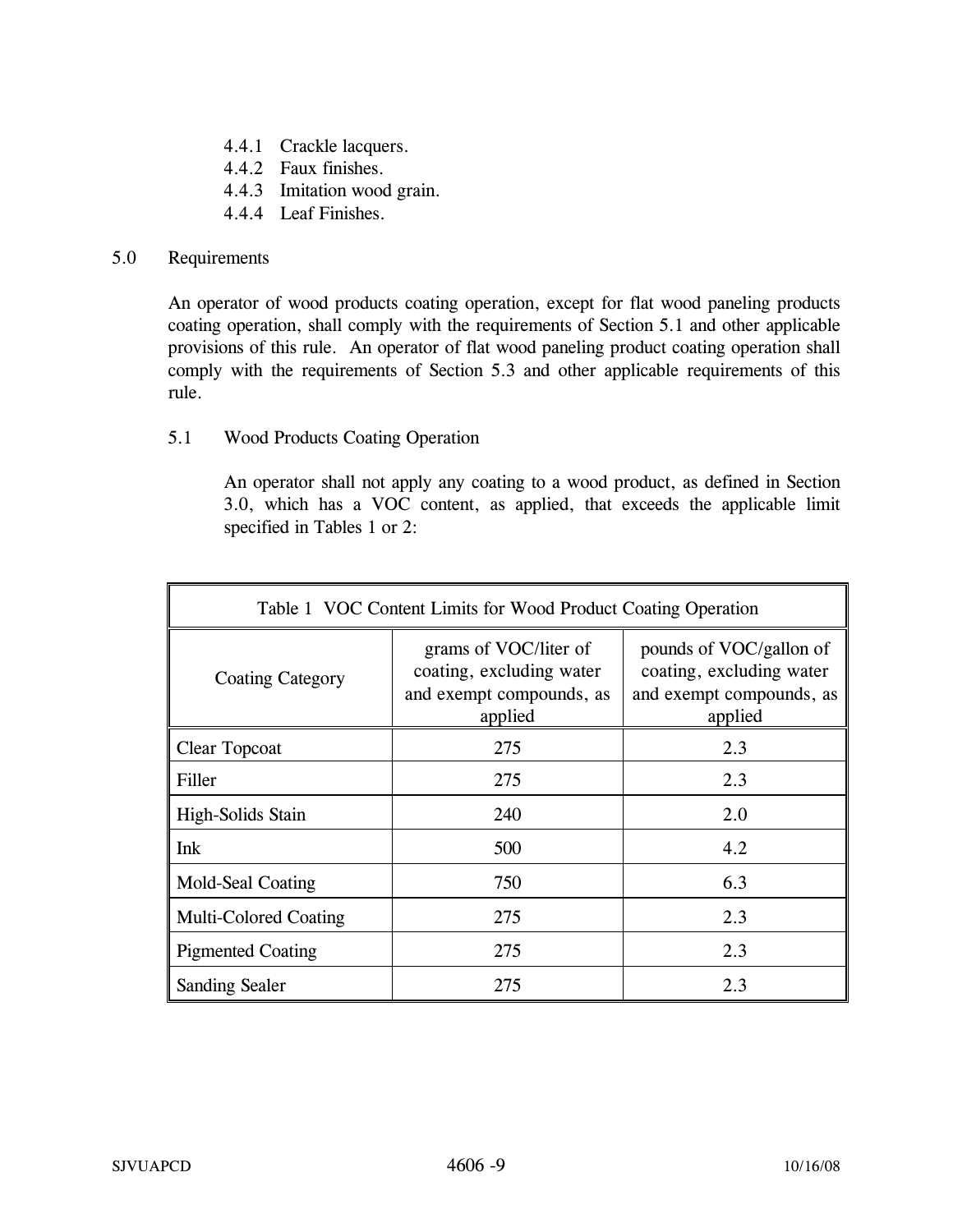| Table 2 VOC Content Limits for Wood Product Coating Operation |                                               |                                                 |
|---------------------------------------------------------------|-----------------------------------------------|-------------------------------------------------|
| <b>Coating Category</b>                                       | grams of VOC/liter of<br>material, as applied | pounds of VOC/gallon of<br>material, as applied |
| Low-Solids Stain                                              | 120                                           | 1.0                                             |
| <b>Stripper</b>                                               | 350                                           | 2.9                                             |

- 5.2 In lieu of complying with the requirements in Section 5.1, an operator may operate an APCO-approved VOC emission control system that controls the emissions from the source operation and that meets the requirements of Section 5.4.
- 5.3 Flat Wood Paneling Products Coating Operation
	- 5.3.1 Effective on and after April 16, 2009, an operator whose total actual VOC emissions from flat wood paneling coating operation at a stationary source that emits at least 15 pounds per day of VOC, before consideration of controls, shall not apply to any flat wood paneling products any coating that exceeds the VOC content limit in Table 3. The 15 pounds per day of VOC emissions, before consideration of controls, includes the amount of VOC emissions from any organic solvent cleaning activity associated with the manufacture of flat wood paneling products. In lieu of complying with the VOC content limits in Table 3 limits, an operator may comply with Section 5.3.1.2.
		- 5.3.1.1 An operator shall comply with the applicable recordkeeping requirements of Sections 6.2, 6.4, and 6.5 to demonstrate if the VOC emissions from flat wood paneling products coating operation exceed 15 pounds per day of VOC.
		- 5.3.1.2 In lieu of complying with the VOC content limits in Table 3, an operator may operate a VOC control system that meets the applicable requirements of Section 5.4.
	- 5.3.2 An operator of flat wood paneling coating operations whose emissions are less than 15 pounds per day of VOC, before consideration of controls, shall comply with the applicable VOC content limits specified in Tables 1 or 2. An operator shall comply with the applicable recordkeeping requirements of Sections 6.2, 6.4, and 6.5 to demonstrate if the VOC emissions from flat wood paneling products coating operation are less than 15 pounds per day of VOC.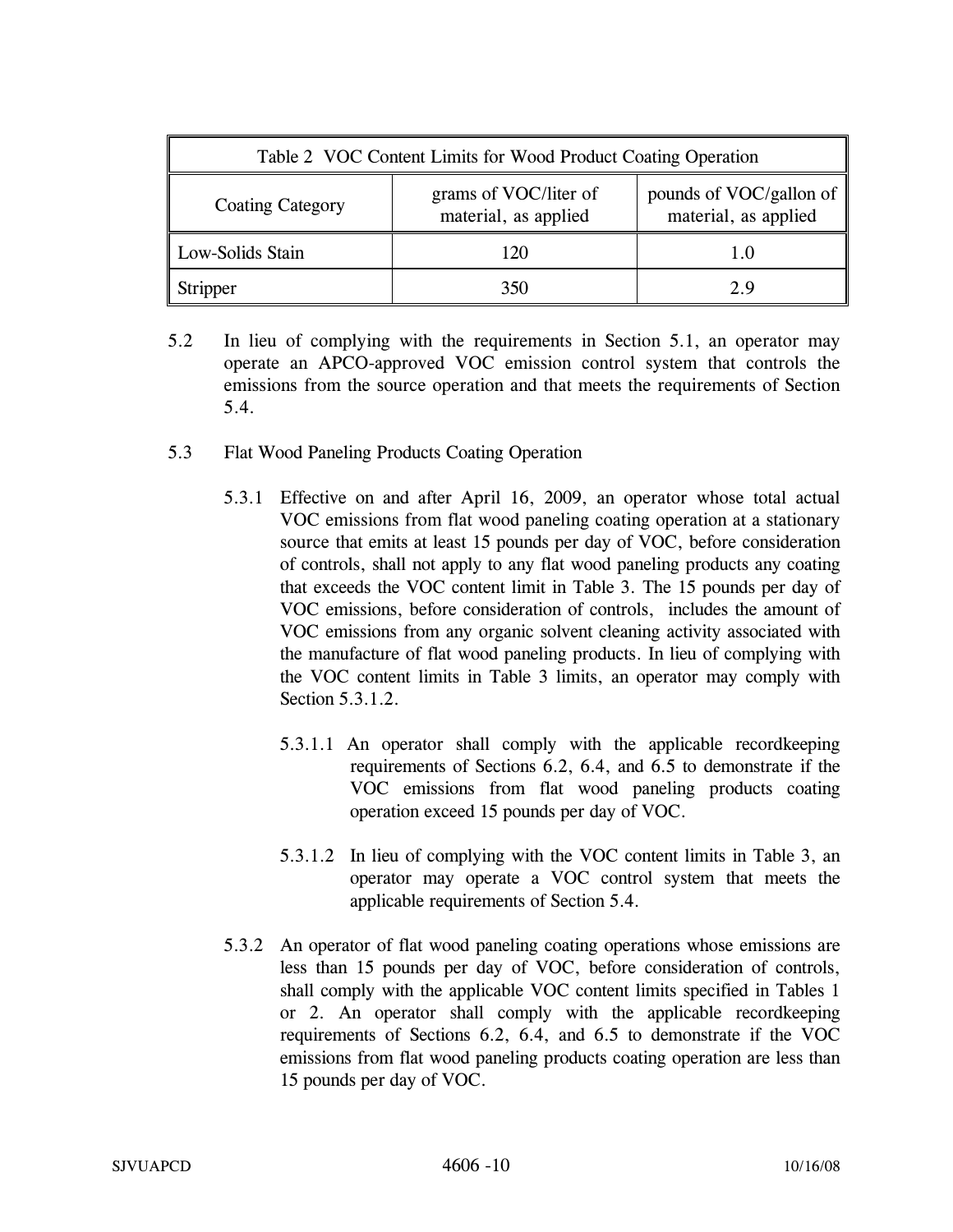| Table 3 VOC Content Limits for Flat Wood Paneling Products Coating Operation |                                                                                                                 |                                                                          |  |
|------------------------------------------------------------------------------|-----------------------------------------------------------------------------------------------------------------|--------------------------------------------------------------------------|--|
| Coatings, Inks, or Adhesives<br>Applied to the Flat<br>Wood                  | Comply with at least one of the VOC content limits below.                                                       |                                                                          |  |
| <b>Paneling Categories</b>                                                   | Grams of VOC/liter (pounds of<br>VOC/gallon) of coating,<br>excluding water and exempt<br>compounds, as applied | Grams of VOC /liter (pounds of<br>VOC/gallon) of material, as<br>applied |  |
| Printed interior panels made of<br>hardwood plywood, or thin                 |                                                                                                                 |                                                                          |  |
| particle board                                                               | 250 grams/liter                                                                                                 | 350 grams /liter                                                         |  |
| Natural finish hardwood<br>plywood panels                                    | $(2.1$ pounds/gallon)                                                                                           | $(2.9$ pounds/gallon)                                                    |  |
| Class II finishes on hardboard                                               |                                                                                                                 |                                                                          |  |
| panels                                                                       |                                                                                                                 |                                                                          |  |
| Tileboard                                                                    |                                                                                                                 |                                                                          |  |
| Exterior siding                                                              |                                                                                                                 |                                                                          |  |

5.4 VOC Emission Control System Requirements

In lieu of complying with applicable provisions of Sections 5.1, 5.3, 5.5, or 5.7, an operator may use a VOC emission control system that controls emissions from the source operation and meets the requirements of Sections 5.4.1 through 5.4.6.

- 5.4.1 The VOC emission control system shall comply with the requirements of Section 5.4.2 through Section 5.4.6 during periods of emissionproducing activities.
- 5.4.2 The VOC emission control system shall be under District Permit to Operate that is approved by the APCO.
- 5.4.3 For wood products coating operation subject to the requirements of Section 5.1, solvent cleaning operations subject to the requirements of Section 5.7.3, and application equipment requirements of Section 5.5.10, the VOC emission control system shall be operated with an overall capture and control efficiency of at least 85 percent by weight.
- 5.4.4 For flat wood paneling products coating operation subject to the requirements of Section 5.3.1, the VOC emission control system shall be operated with an overall capture and control efficiency of at least 90 percent by weight.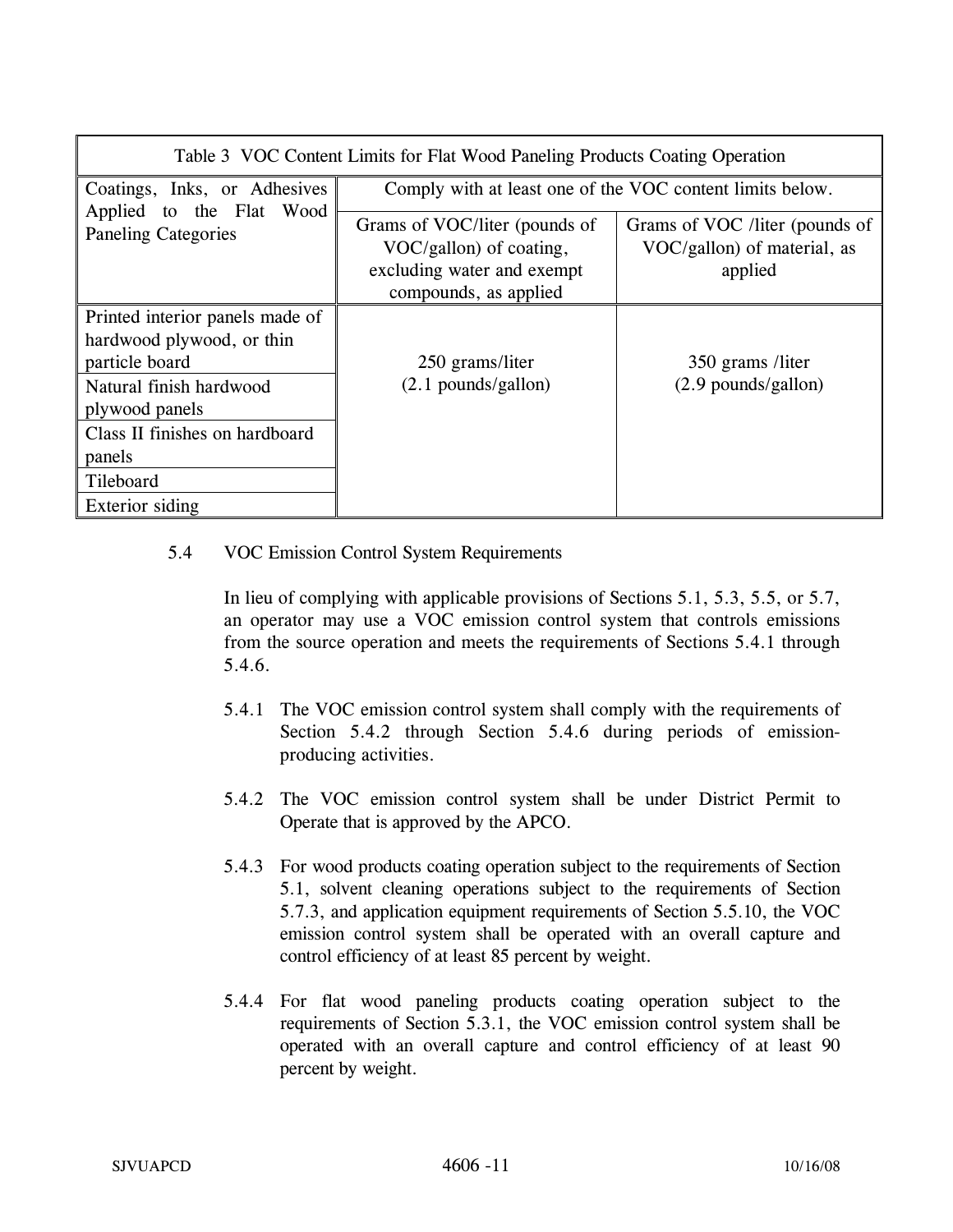- 5.4.5 In no case shall compliance through the use of a VOC emission control system result in VOC emissions in excess of the VOC emissions which would result from compliance with applicable provisions of Sections 5.1, 5.3, 5.5, or 5.7.
- 5.4.6 The minimum required overall capture and control efficiency of an emission control system at which an equivalent or greater level of VOC reduction will be achieved shall be calculated by using the following equation:

$$
CE = \left[1 - \left(\frac{VOC_{LWc}}{VOC_{LWn, \text{Max}}} \times \frac{1 - (VOC_{LWn, \text{Max}} / D_{n, \text{Max}})}{1 - (VOC_{LWc} / D_c)}\right)\right] \times 100
$$

Where:

CE = Minimum Required Overall Capture and Control Efficiency, percent

$$
VOCLWc = VOC Limit, less water and less exempt compounds
$$

- $VOC<sub>LWh,Max</sub> =$  Maximum VOC content of noncompliant coating used in conjunction with a control device, less water and less exempt compounds
- $D_{n,Max}$  = Density of solvent, reducer, or thinner contained in the noncompliant coating, containing the maximum VOC content of the multi-component coating
- $D<sub>c</sub>$  = Density of corresponding solvent, reducer, or thinner used in the compliant coating system.

# 5.5 Application Equipment Requirements

An operator shall not apply coatings to wood products subject to the provisions of this rule unless the coating is applied with properly operating equipment, according to proper operating procedures, and by the use of one of the following methods:

- 5.5.1 Electrostatic application;
- 5.5.2 High-Volume, Low-Pressure (HVLP) spray,
	- 5.5.2.1 High-Volume, Low-Pressure (HVLP) spray equipment shall be operated in accordance with the manufacturer's recommendations.
	- 5.5.2.2 For HVLP spray guns manufactured prior to January 1, 1996, the end user shall demonstrate that the gun meets HVLP spray equipment standards. Satisfactory proof will be either in the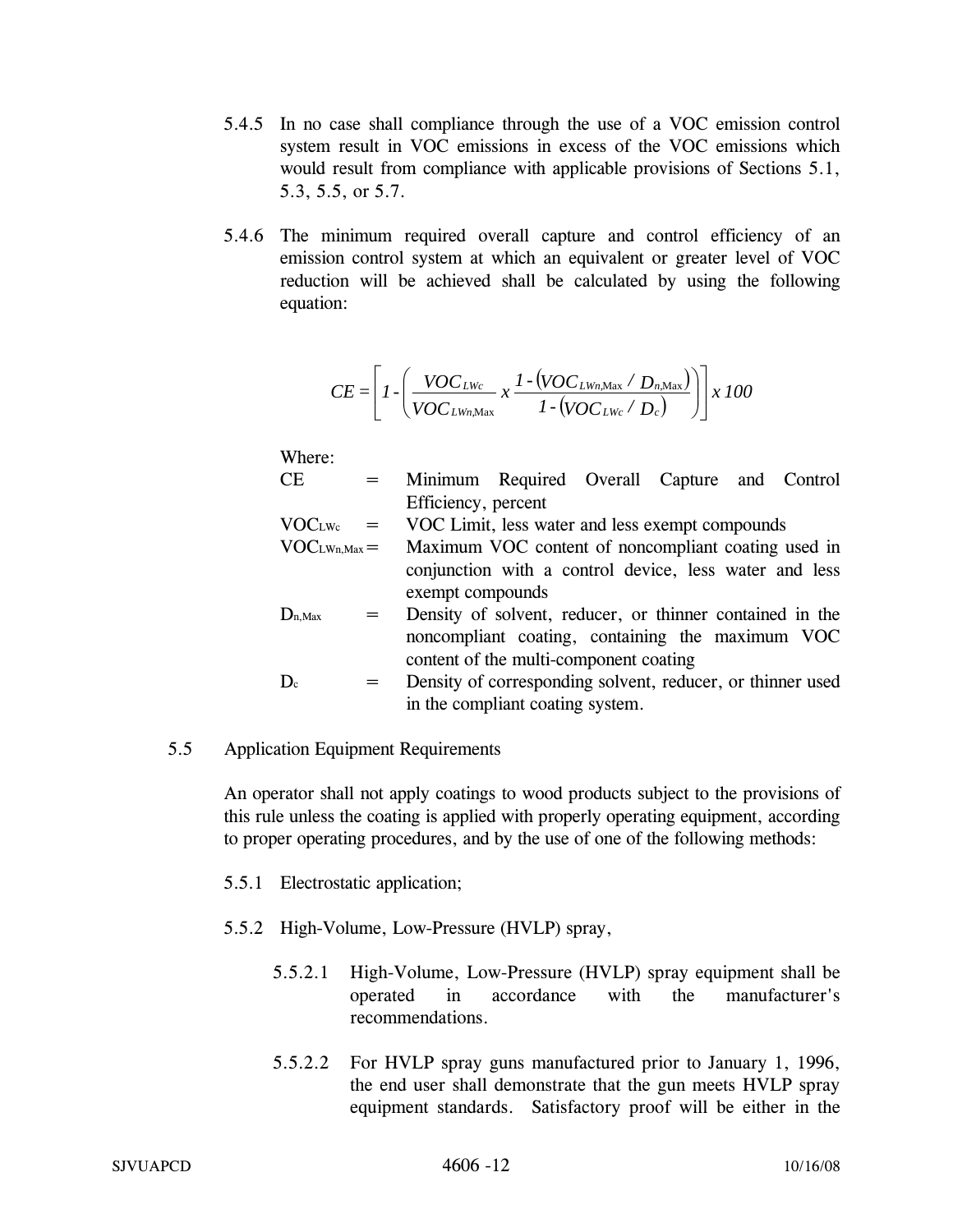form of manufacturer's published technical material or by a demonstration using a certified air pressure tip gauge, measuring the air atomizing pressure dynamically at the center of the air cap and at the air horns.

- 5.5.2.3 A person shall not sell or offer for sale for use within the District any HVLP spray gun without a permanent marking denoting the maximum inlet air pressure in psig at which the gun will operate within the parameters specified in Section 3.0.
- 5.5.3 Hand roller;
- 5.5.4 Flow coat;
- 5.5.5 Roll coater;
- 5.5.6 Dip coat;
- 5.5.7 Paint brush;
- 5.5.8 Detailing or touch-up guns; or
- 5.5.9 Such other coating application methods which are demonstrated to the APCO to be capable of achieving at least 65 percent transfer efficiency as determined in accordance with Section 6.6. Prior written approval from the APCO shall be obtained for each alternative method used.
- 5.5.10 In lieu of complying with the requirements in Sections 5.5.1 through 5.5.9, an operator may control emissions from application equipment with an APCO-approved VOC emission control system that meets the applicable requirements of Section 5.4.
- 5.6 Work Practice Standards for Flat Wood Paneling Products Coating Operations

An operator shall minimize VOC emissions by complying with the following work practice standards:

- 5.6.1 Store all coatings, inks, adhesives, thinners, cleaning materials, and waste materials in closed containers. The containers shall remain closed at all times, except when specifically in use.
- 5.6.2 Close mixing vessels that contain VOC coatings and other materials, except when specifically in use.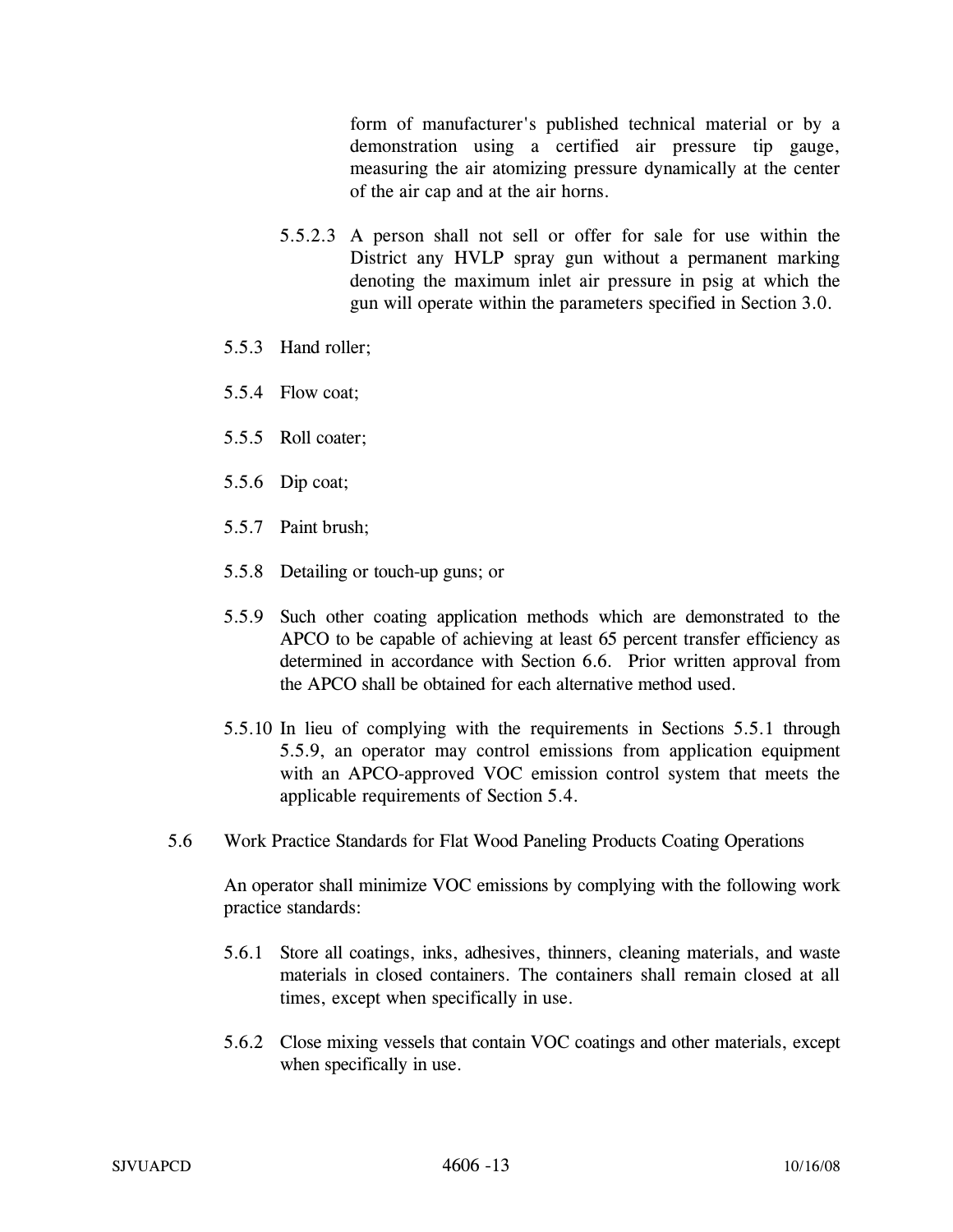- 5.6.3 Minimize spills of any VOC-containing materials and clean up spills immediately.
- 5.6.4 Convey any VOC-containing materials in closed containers or pipes.
- 5.7 Organic Solvent Cleaning Requirements
	- 5.7.1 An operator shall not use organic solvents for cleaning operations that exceed the content limits specified in Table 4 in accordance with the corresponding effective date.
	- 5.7.2 An operator shall not use a strippable booth coating with a VOC content in excess of 450 g/l (3.8 lb/gal) as applied, excluding water and exempt compounds.

| Table 4 – VOC Limits for Organic Solvents Used in Cleaning Operations                                    |                                                                        |                                                                        |
|----------------------------------------------------------------------------------------------------------|------------------------------------------------------------------------|------------------------------------------------------------------------|
| Type of Solvent                                                                                          | <b>Effective November</b><br>15, 2003 through<br>September 20, 2008    | Effective on and after<br>September 21, 2008                           |
| <b>Cleaning Operation</b>                                                                                | <b>VOC Content Limit</b><br>Grams of VOC/liter of<br>material (lb/gal) | <b>VOC Content Limit</b><br>Grams of VOC/liter<br>of material (lb/gal) |
| A. Product Cleaning During<br>Manufacturing Process or Surface<br>Preparation for Coating<br>Application | 50(0.42)                                                               | 25(0.21)                                                               |
| B. Repair and Maintenance Cleaning                                                                       | 50(0.42)                                                               | 25(0.21)                                                               |
| C. Cleaning of Coating Application<br>Equipment                                                          | 550 (4.6)                                                              | 25(0.21)                                                               |

5.7.3 In lieu of complying with the VOC content limits of Table 4, an operator may control emissions from cleaning operations with an APCO-approved VOC emission control system that meets the applicable requirements of Section 5.4.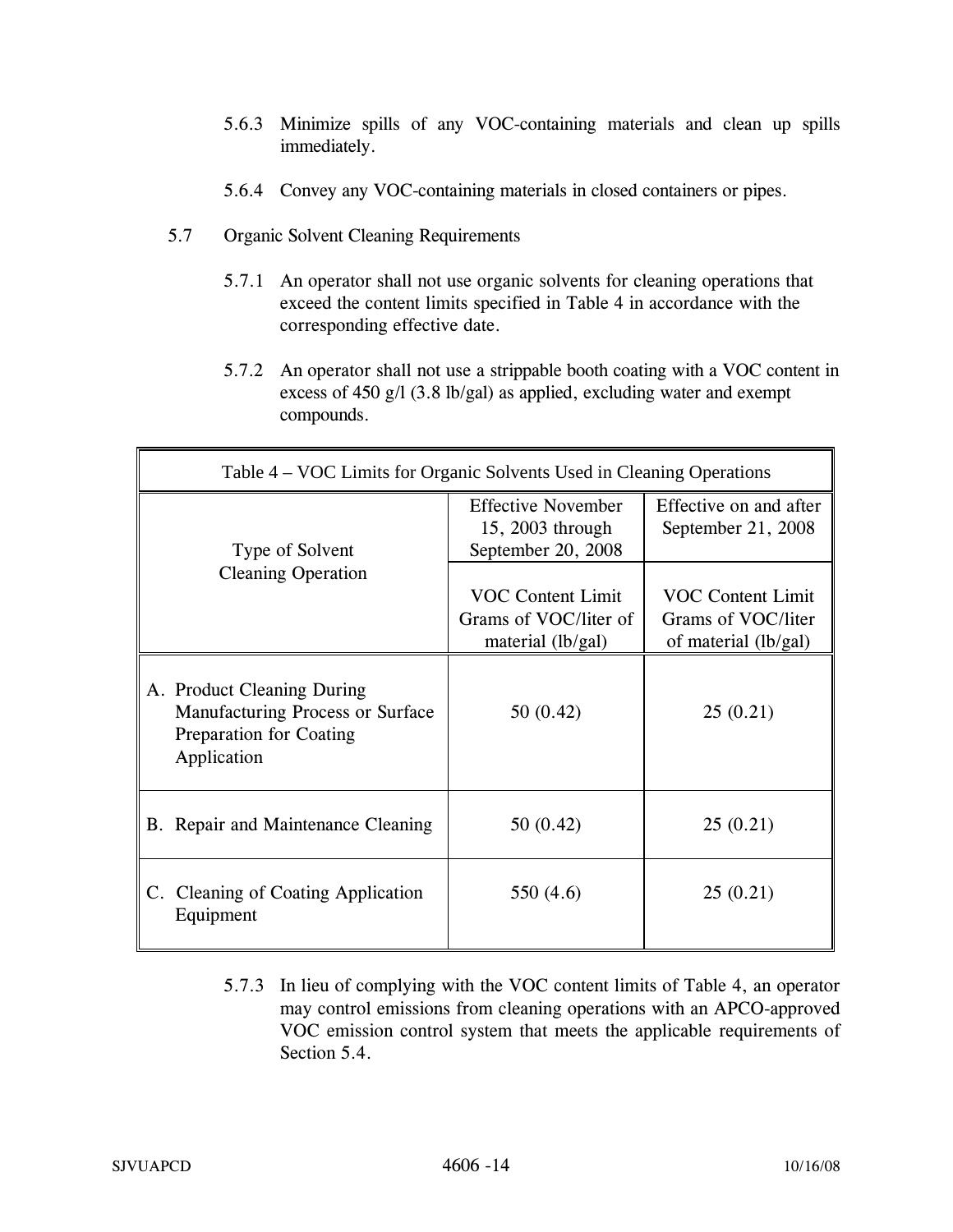- 5.7.4 Until September 20, 2008, an operator performing Table 4 Category C cleaning outside of an APCO-approved VOC emission control system and using solvent with VOC content greater than 50 g/L shall meet the requirements of Sections 5.7.5 through 5.7.7 in addition to meeting the VOC content limits of Table 4 Category C. On and after September 21, 2008, an operator shall perform all solvent cleaning operations with cleaning material having VOC content of 25 g/L or less, unless such cleaning operations are carried out within the control of an APCOapproved emission control system that meets the requirements of Section 5.4. Sections 5.7.5 through 5.7.7 shall not apply on and after September 21, 2008.
- 5.7.5 Cleaning activities that use solvents shall be performed by one or more of the following methods:
	- 5.7.5.1 Wipe cleaning; or
	- 5.7.5.2 Application of solvent from hand-held spray bottles from which solvents are dispensed without a propellant-induced force; or
	- 5.7.5.3 Non-atomized solvent flow method in which the cleaning solvent is collected in a container or a collection system which is closed except for solvent collection openings and, if necessary, openings to avoid excessive pressure build-up inside the container; or
	- 5.7.5.4 Solvent flushing method in which the cleaning solvent is discharged into a container that is closed except for solvent collection openings and, if necessary, openings to avoid excessive pressure build-up inside the container. The discharged solvent from the equipment must be collected into containers without atomizing into the open air. The solvent may be flushed through the system by air or hydraulic pressure, or by pumping.
- 5.7.6 Solvent shall not be atomized into the open air unless it is vented to a VOC emission control system that complies with Section 5.3. This provision shall not apply to the cleaning of nozzle tips of automated spray equipment systems, except for robotic systems, and cleaning with spray bottles or containers described in Section 5.7.5.2.
- 5.7.7 An owner or operator shall not use VOC-containing materials to clean spray equipment used for the application of coatings, adhesives, or ink, unless an enclosed system or equipment that is proven to be equally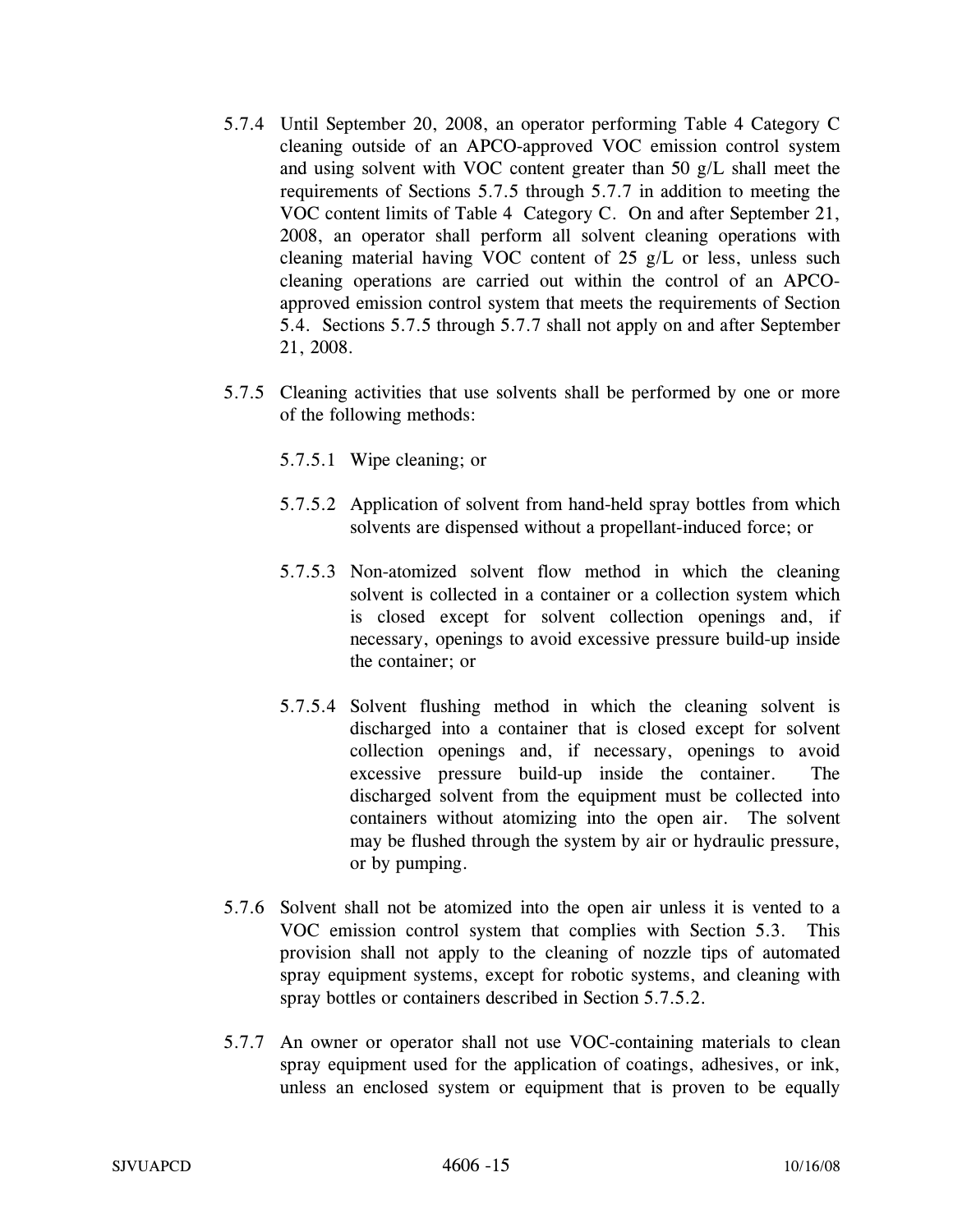effective at controlling emissions is used for cleaning. If an enclosed system is used, it must totally enclose spray guns, cups, nozzles, bowls, and other parts during washing, rinsing and draining procedures, and it must be used according to the manufacturer's recommendations and must be closed when not in use.

- 5.7.8 In lieu of complying with the solvent cleaning provisions of Sections 5.7.4 through 5.7.7, an operator may control emissions from the cleaning operation with a VOC emission control system that meets the requirements of Section 5.4.
- 5.8 Organic Solvent Disposal and Storage Requirements

An operator shall store or dispose of fresh or spent solvents, waste solvent cleaning materials such as cloth, paper, etc., coatings, adhesives, catalysts, and thinners in closed, non-absorbent and non-leaking containers. The containers shall remain closed at all times except when depositing or removing the contents of the containers or when the container is empty.

5.9 Prohibition of Specification

No person shall require for use or specify the application of any coating subject to the provisions of this rule if such use or application would result in a violation of the provisions of this rule. This prohibition shall apply to all written or oral contracts under the terms of which any coating which is subject to the provisions of this rule is to be applied to any wood product at any physical location within the District.

- 6.0 Administrative Requirements
	- 6.1 The operator shall retain the records specified in Sections 6.1 through 6.4, as applicable, on site for a period of five years, make them available on site during normal business hours to the APCO, ARB, or EPA, and submit them to the APCO, ARB, or EPA upon request.
	- 6.2 Recordkeeping Requirements for Coatings

An operator subject to Sections 5.1, 5.2, 5.3, 5.4, 5.5, or 5.7 and an operator using coatings, inks, or adhesives exempt by Section 4.1.2 or 4.4, shall comply with the following requirements:

6.2.1 Maintain a current list of coatings, inks, adhesives, and solvents in use which provides all of the data necessary to evaluate compliance, including the following information, as applicable: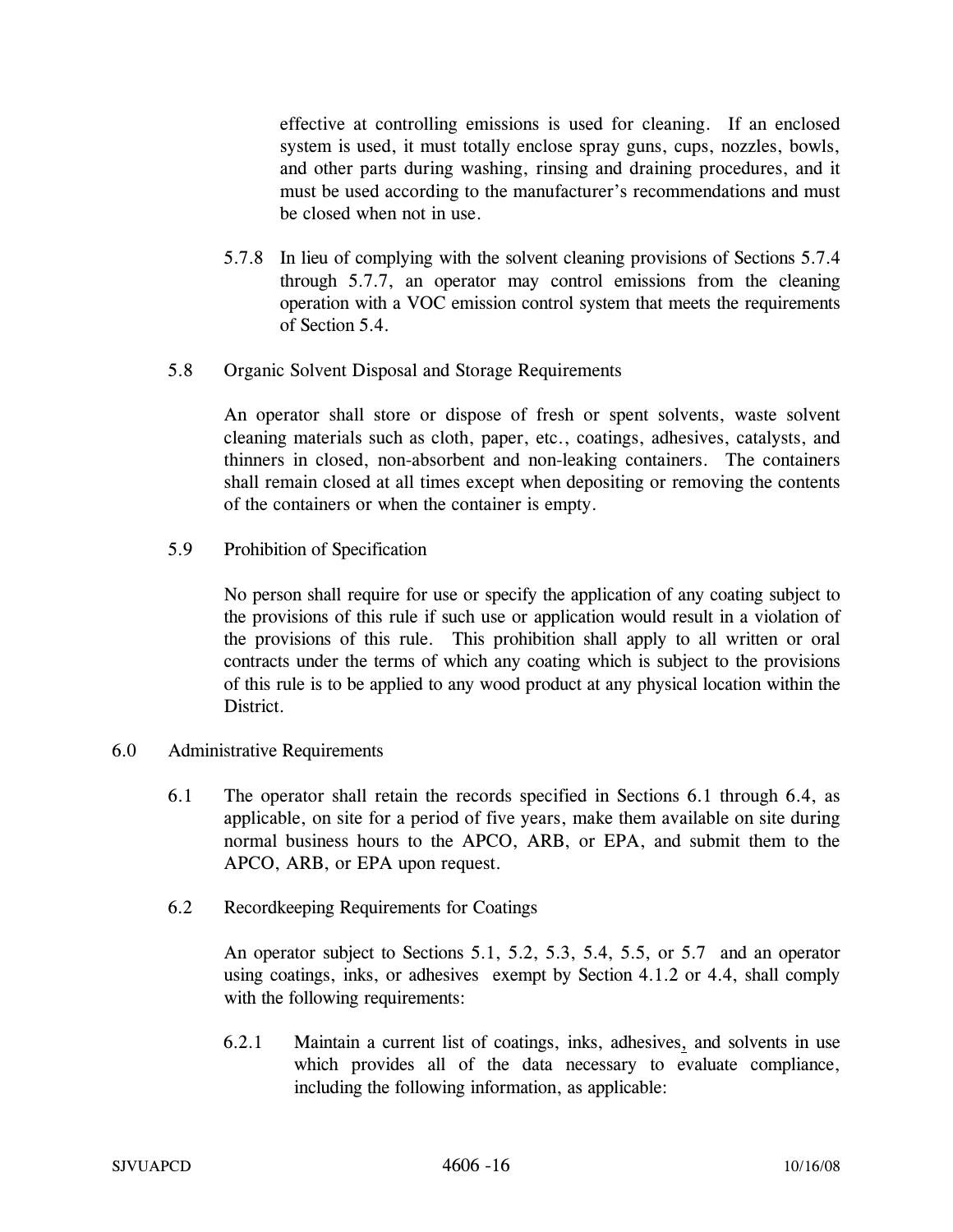- 6.2.1.1 identify coatings, catalysts, reducers, inks, adhesives and solvents.
- 6.2.1.2 manufacturer's recommended mix ratio of components.
- 6.2.1.3 VOC content of coatings, as applied.
- 6.2.1.4 VOC content of solvents.
- 6.2.1.5 VOC content of inks, as applied.
- 6.2.1.6 VOC content of adhesives, as applied.
- 6.2.2 Maintain records on a daily basis that provide the following information, as applicable:
	- 6.2.2.1 coating and mix ratio of components in the coating used.
	- 6.2.2.2 quantity of each coating applied.
	- 6.2.2.3 identification of coating category.
	- 6.2.2.4 identification and quantity of each ink used.
	- 6.2.2.5 identification and quantity of each adhesive used.
	- 6.2.2.6 type and amount of solvent used for cleanup and surface preparation.
	- 6.2.3 In lieu of maintaining records on a daily basis, stationary sources which are exempt by Section 4.1.2 may maintain such records on an extended basis, not to exceed monthly.
- 6.3 Refinishing, Replacement and Custom Replica Furniture Operations: An operator claiming exemption under Section 4.3 shall comply with the following requirements:
	- 6.3.1 Maintain a current list of coatings in use which provides the following information:
		- 6.3.1.1 coating, catalyst, and reducer.
		- 6.3.1.2 manufacturer's recommended mix ratio of components.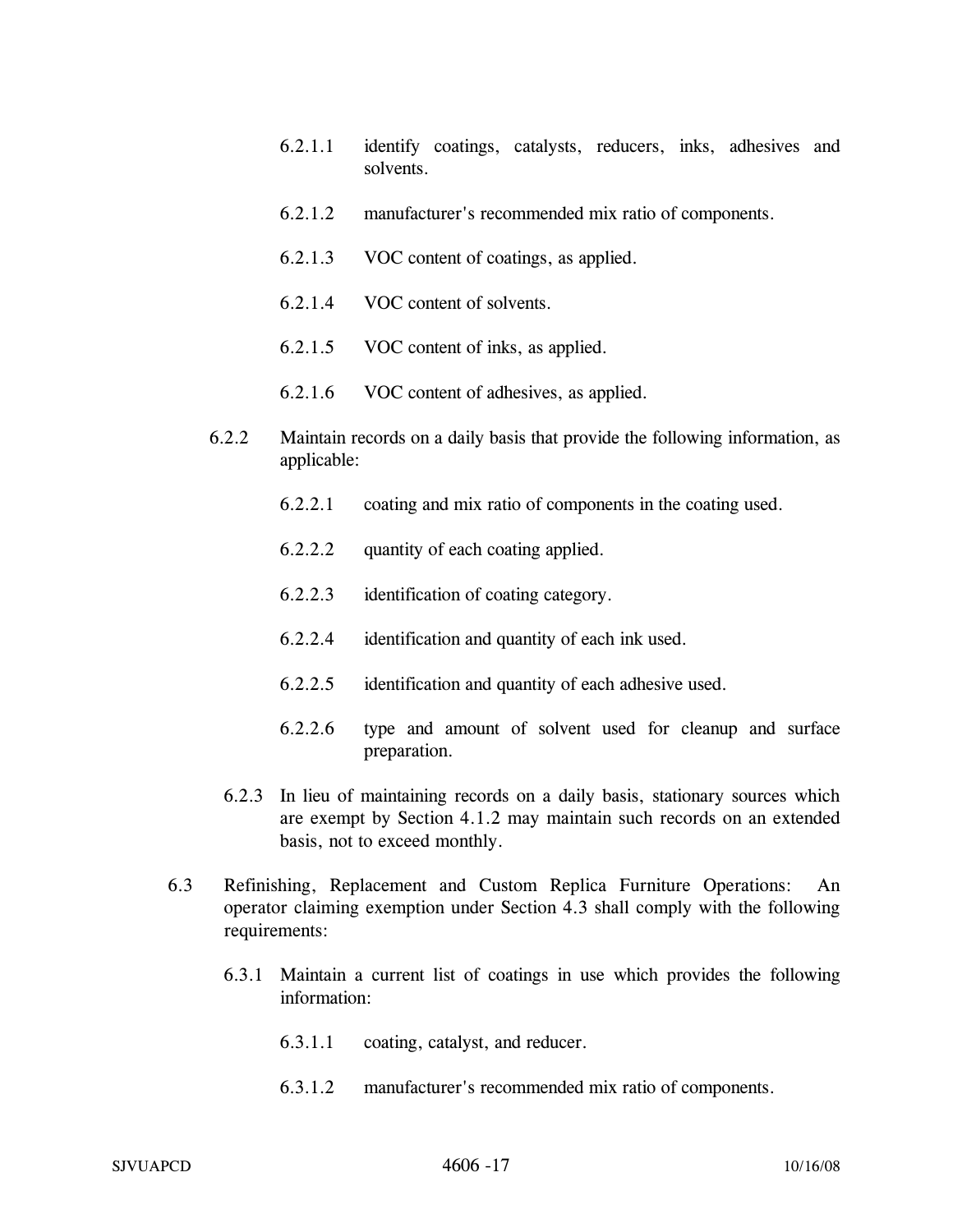- 6.3.1.3 VOC content of each component.
- 6.3.2 Maintain records that provide the following information such that daily usage can be determined:
	- 6.3.2.1 amount of coating, catalyst, and reducer used.
	- 6.3.2.2 type and amount of solvent used for cleanup and surface preparation.
	- 6.3.2.3 type and amount of stripper used.
	- 6.3.2.4 each type of wood product coated. Wood product types are as follows:
		- 6.3.2.4.1 refinishing. 6.3.2.4.2 replacement. 6.3.2.4.3 custom replica furniture.
- 6.4 Recordkeeping Requirements for Cleaning Solvents

An operator who uses solvents subject to Section 5.7 of this rule shall maintain the following records, and have available at all times, a current list of solvents in use which provides all of the data necessary to evaluate compliance, including the following information as applicable:

- 6.4.1 Keep a copy of the manufacturer's product data sheet or material safety data sheet of the solvents used for organic solvent cleaning activities.
- 6.4.2 Maintain a current list of solvents that are being used for organic solvent cleaning activities. The list shall include the following information:
	- 6.4.2.1 The name of the solvent and its manufacturer's name.
	- 6.4.2.2 The VOC content of the solvent expressed in grams/liter or lb/gallon.
	- 6.4.2.3 When the solvent is a mixture of different materials that are blended by the operator, the mix ratio of the batch shall be recorded and the VOC content of the batch shall be calculated and recorded in order to determine compliance with the specified limits of VOC content, as applied.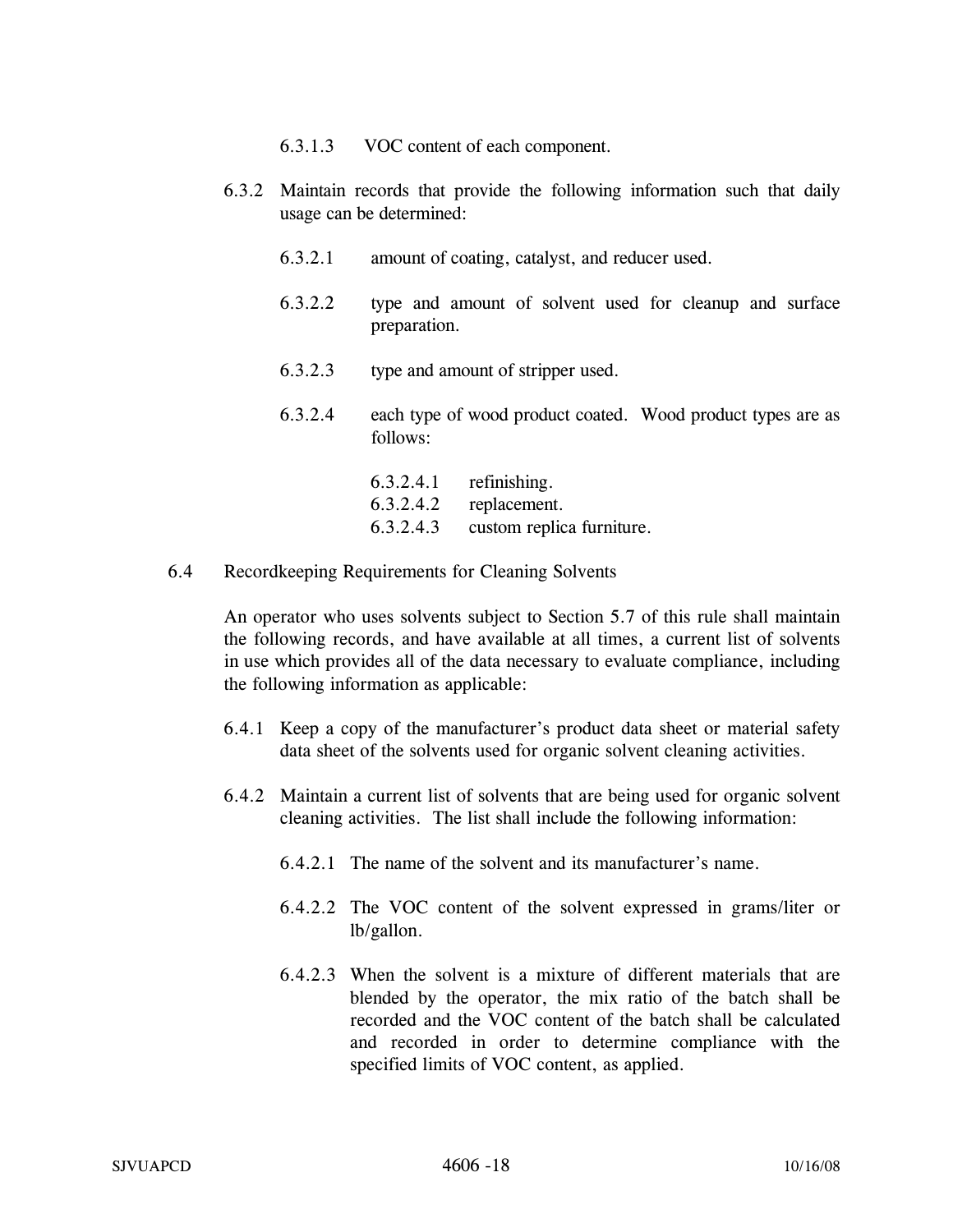- 6.4.2.4 The type of cleaning activity for each solvent that is being used in accordance with the applicable cleaning category specified in Table 4 of this rule.
- 6.5 VOC Emission Control Systems Records

An operator using a VOC emission control system pursuant to Section 5.4 as a means of complying with this rule shall maintain daily records of key system operating parameters which will demonstrate continuous operation and compliance of the emission control system during periods of emission producing activities. Key system operating parameters are those necessary to ensure compliance with VOC limits. The parameters may include, but are not limited to, temperatures, pressures, and flow rates.

- 6.6 Labeling Requirements
	- 6.6.1 VOC Content: Each container or accompanying data sheet of any coating subject to this rule shall display the maximum VOC content of the coating, as applied after any thinning as recommended by the manufacturer. VOC content shall be displayed as grams of VOC per liter (or pounds of VOC per gallon) of coating, less water and exempt compounds. VOC content displayed may be calculated using product formulation data, or may be determined using the test method in Section 6.8.
	- 6.6.2 Thinning Recommendations: Each container or accompanying data sheet of any coating subject to this rule shall display the manufacturer's recommendation regarding thinning of the coating. This requirement shall not apply to the thinning of coatings with water.
- 6.7 Compliance Statement Requirements

Manufacturers of any solvents subject to this rule shall indicate on the solvent container, or on a separate product data sheet or material safety data sheet, the name of the solvent, manufacturer's name, the VOC content, and density, as supplied. The VOC content shall be expressed in units of gm/liter or lb/gallon.

6.8 Test Methods

The following test methods shall be used to determine compliance with the provisions of this rule. Alternative test methods may be used provided they are approved by the APCO, ARB, and EPA.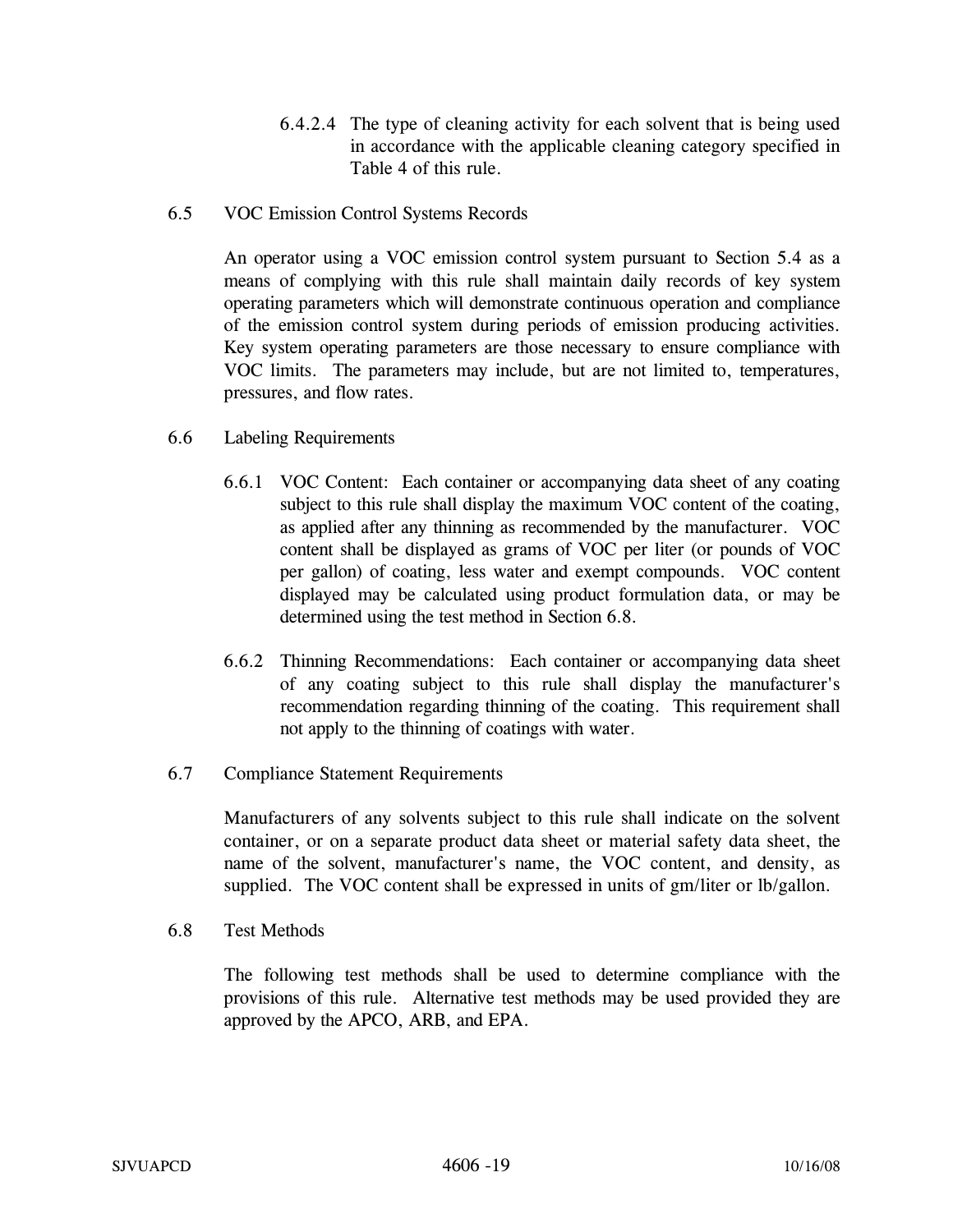- 6.8.1 Analysis of Samples: Samples of VOC as specified in this rule shall be analyzed by EPA Method 24 and exempt halogenated compounds shall be analyzed by ARB Method 432.
- 6.8.2 Determination of Emissions: Emissions of VOC shall be measured by EPA Method 25, 25A, or 25B, and exempt halogenated compounds shall be analyzed by ARB Method 422.
- 6.8.3 Determination of emissions of VOC from spray gun cleaning systems shall be made using SCAQMD "General Test Method for Determining Solvent Losses from Spray Gun Cleaning Systems," October 3, 1989.
- 6.8.4 The transfer efficiency of alternative coating application methods shall be determined in accordance with the SCAQMD method "Spray Equipment Transfer Efficiency Test Procedure for Equipment User," May 24, 1989.
- 6.8.5 Determination of Overall Capture and Control Efficiency of VOC Emission Control System
	- 6.8.5.1 The capture efficiency of a VOC emission control system's collection device(s) shall be determined according to EPA's "Guidelines for Determining Capture Efficiency," January 9, 1995 and 40 CFR 51, Appendix M, Methods 204-204F, as applicable.
		- 6.8.5.1.1 Capture Efficiency, percent, is the ratio of the weight of VOC in the effluent stream entering the control device to the weight of VOC emitted from wood product coating operation or flat wood paneling product coating operation, both measured simultaneously, shall be calculated by the following equation:

Capture Efficiency (%) = (Wc  $\div$  We) x 100

- Where:  $\text{Wc} = \text{weight of VOC entering the control device}$  $We = weight of VOC emitted$
- 6.8.5.2 The control efficiency of a VOC emission control system's control device(s) shall be determined using EPA Methods 2, 2A, or 2D for measuring flow rates and EPA Methods 25, 25A, or 25B for measuring total gaseous organic concentrations at the inlet and outlet of the control device. EPA Method 18 or ARB Method 422 shall be used to determine the emissions of exempt compounds.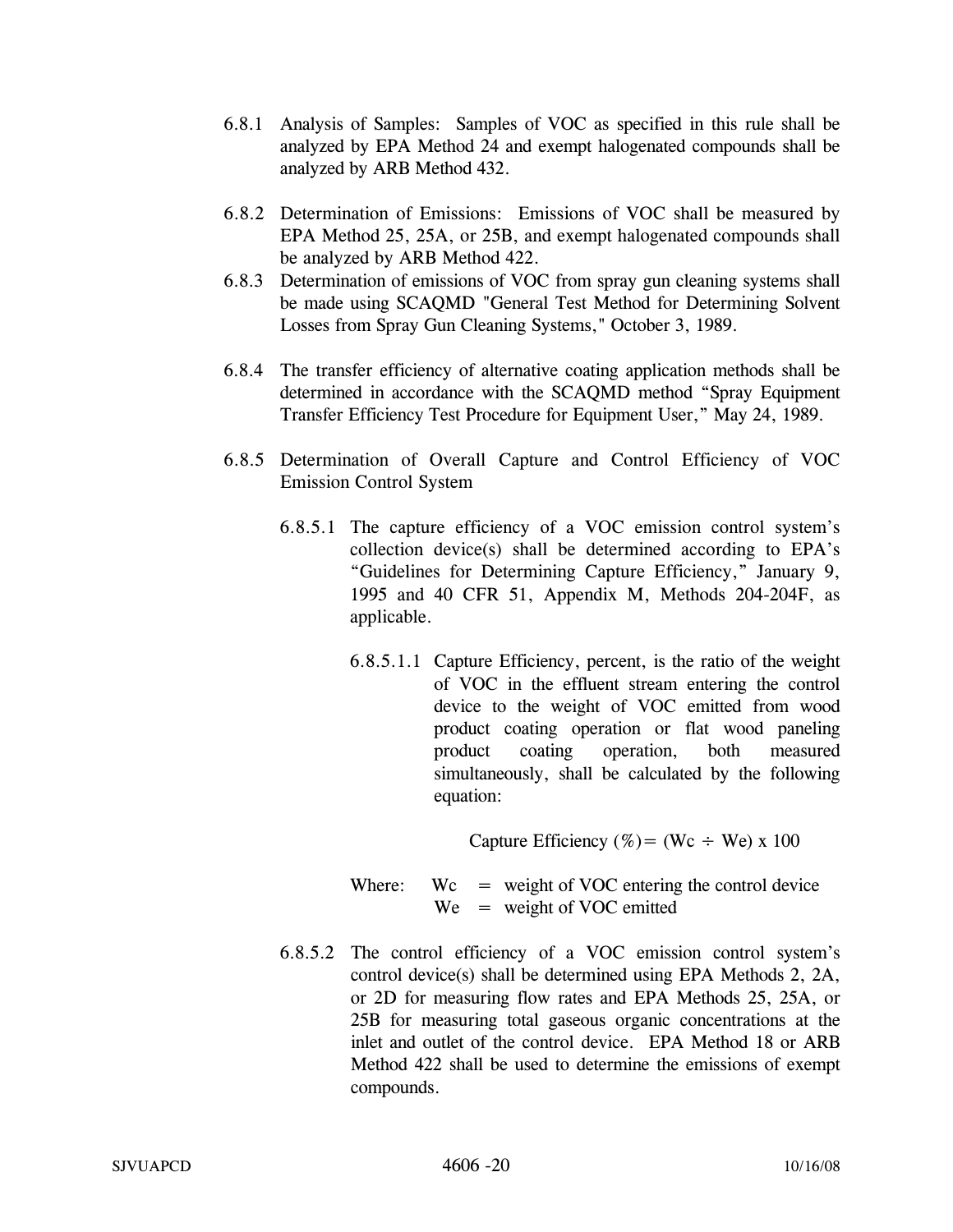6.8.5.2.1 Control Device Efficiency, in percent, is the ratio of the weight of VOC removed by the control device from the effluent stream entering the control device to the weight of VOC in the effluent stream entering the control device, both measured simultaneously, shall be calculated by the following equation:

Control Device Efficiency (%) =  $[(We-Wa) \div We] x 100$ 

Where:  $Wc = weight of VOC$  entering the control device Wa = weight of VOC discharged from the control device

6.8.5.3 For VOC emission control systems that consist of a single VOC emission collection device connected to a single VOC emission control device, the overall capture and control efficiency shall be calculated by using the following equation:

|                  | CECAPTURE AND CONTROL $=$ [CECAPTURE X CECONTROL] / 100 % |
|------------------|-----------------------------------------------------------|
| Where:           |                                                           |
|                  | $CE$ CAPTURE AND CONTROL = Overall Capture and Control    |
|                  | Efficiency, in percent                                    |
| <b>CECAPTURE</b> | = Capture Efficiency of the collection                    |
|                  | device, in percent, as determined in                      |
|                  | Section 6.8.5.1.                                          |
| <b>CECONTROL</b> | = Control Efficiency of the control                       |
|                  | device, in percent, as determined in                      |
|                  | Section 6.8.5.2                                           |

6.9 Multiple Test Methods

When more than one test method or set of test methods is specified for any testing, a violation of any requirement of this rule established by any one of the specified test methods or set of test methods shall constitute a violation of this rule.

### 7.0 Compliance Schedule

7.1 The operator who becomes subject to the requirements of this rule through loss of exemption status allowed by Section 4.0 shall comply with all the applicable provisions of this rule effective on the date the exemption status is lost.